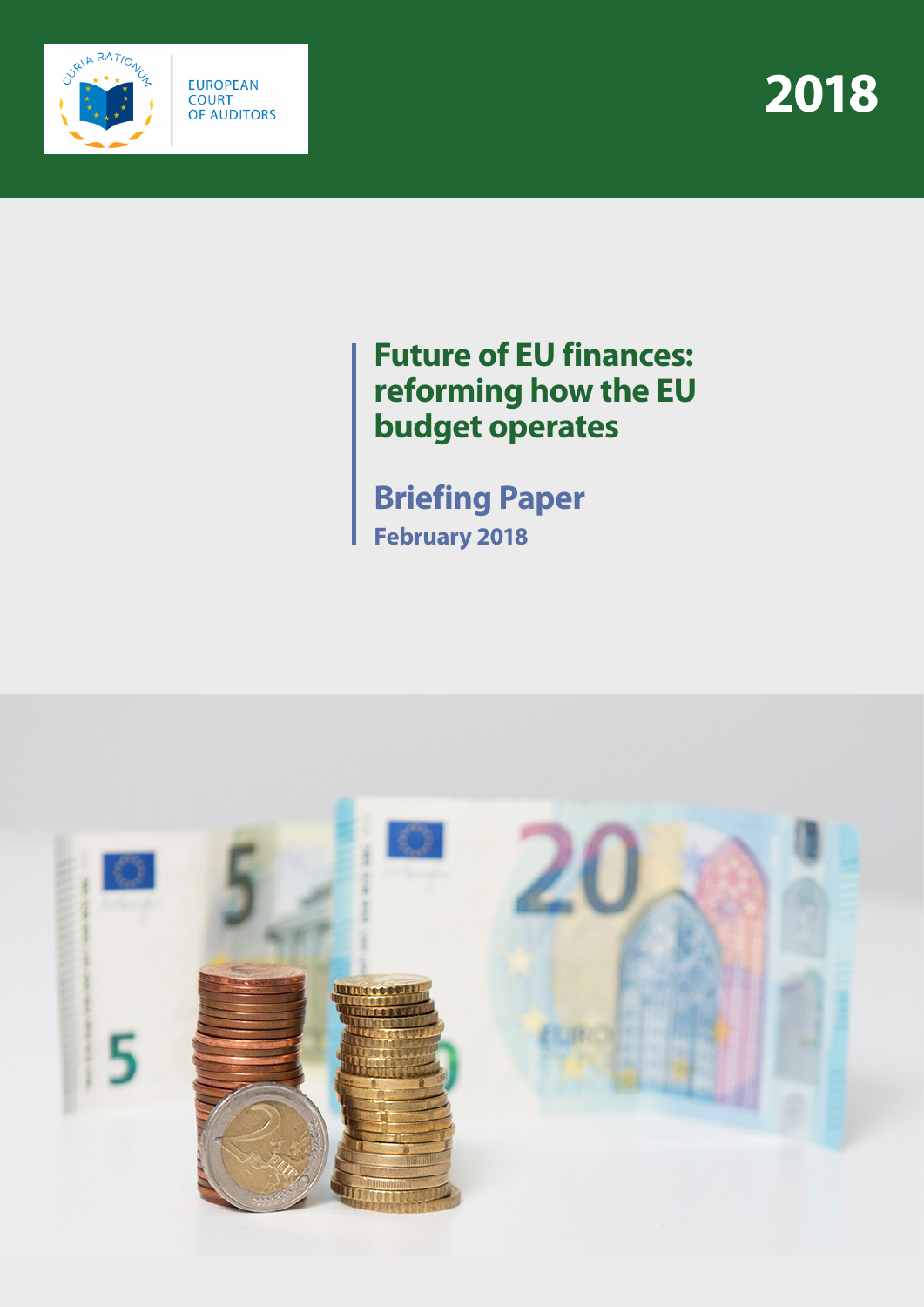# **CONTENTS**

| Introduction                                                                                              | $1 - 4$   |
|-----------------------------------------------------------------------------------------------------------|-----------|
| EU value added                                                                                            | $5 - 10$  |
| Making EU value added a core objective of the next MFF                                                    | $5 - 6$   |
| Concentrating the EU budget on the areas of highest value added                                           | $7 - 8$   |
| Further increasing the use of financial instruments and guarantees                                        | $9 - 10$  |
| Flexibility within a stable framework                                                                     | $11 - 17$ |
| Re-considering structural aspects of the MFF                                                              | $11 - 15$ |
| Keeping more appropriations in reserve                                                                    | $16 - 17$ |
| Simplified rules                                                                                          | $18 - 23$ |
| Making EU spending more manageable                                                                        | 18-20     |
| Seizing the opportunity to discontinue correction mechanisms on<br>Member States' EU budget contributions | $21 - 23$ |
| Accountability                                                                                            | 24-30     |
| Following a democratic and transparent process in developing the next<br><b>MFF</b>                       | $24 - 25$ |
| Keeping the number of instruments outside the EU budget to a<br>minimum                                   | $26 - 30$ |
| Conclusion and proposals                                                                                  | 31-44     |
| Proposal 1 – Develop and apply a robust concept of EU value added                                         | 33        |
| Proposal 2 - Improve the EU budget's capacity to respond to changing<br>circumstances                     | 34-35     |
| Proposal 3 – Complement the next MFF with a comprehensive<br>financial plan                               | 36-37     |
| Proposal 4 - Strengthen the overall performance framework                                                 | 38        |
| Proposal 5 – Develop principles of accountability and transparency for all<br><b>EU-related bodies</b>    | 39-41     |

Paragraphs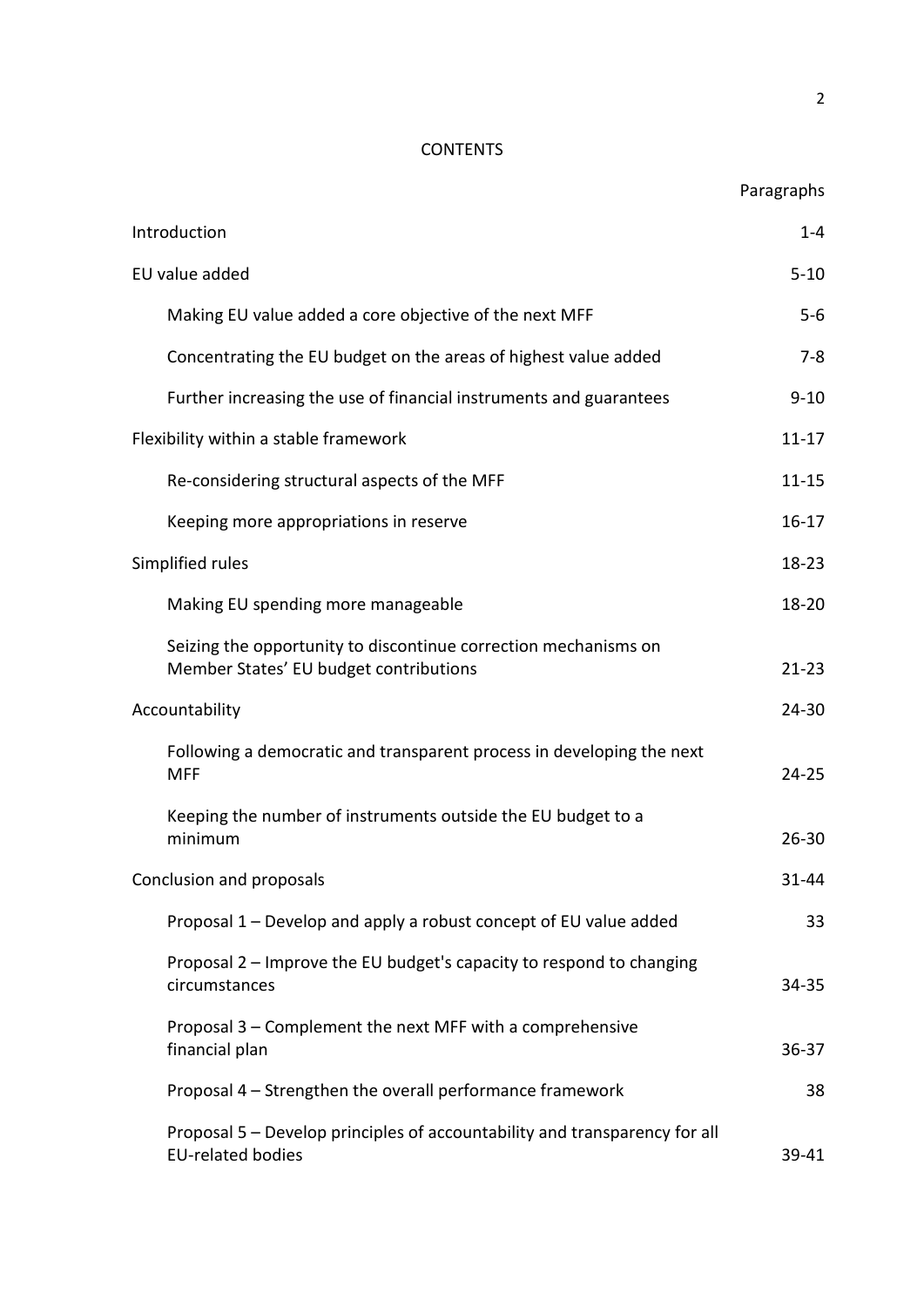# Proposal 6 – Establish public audit mandates for all EU related bodies 42-44

Annex : ECA documents used and referred to in the briefing paper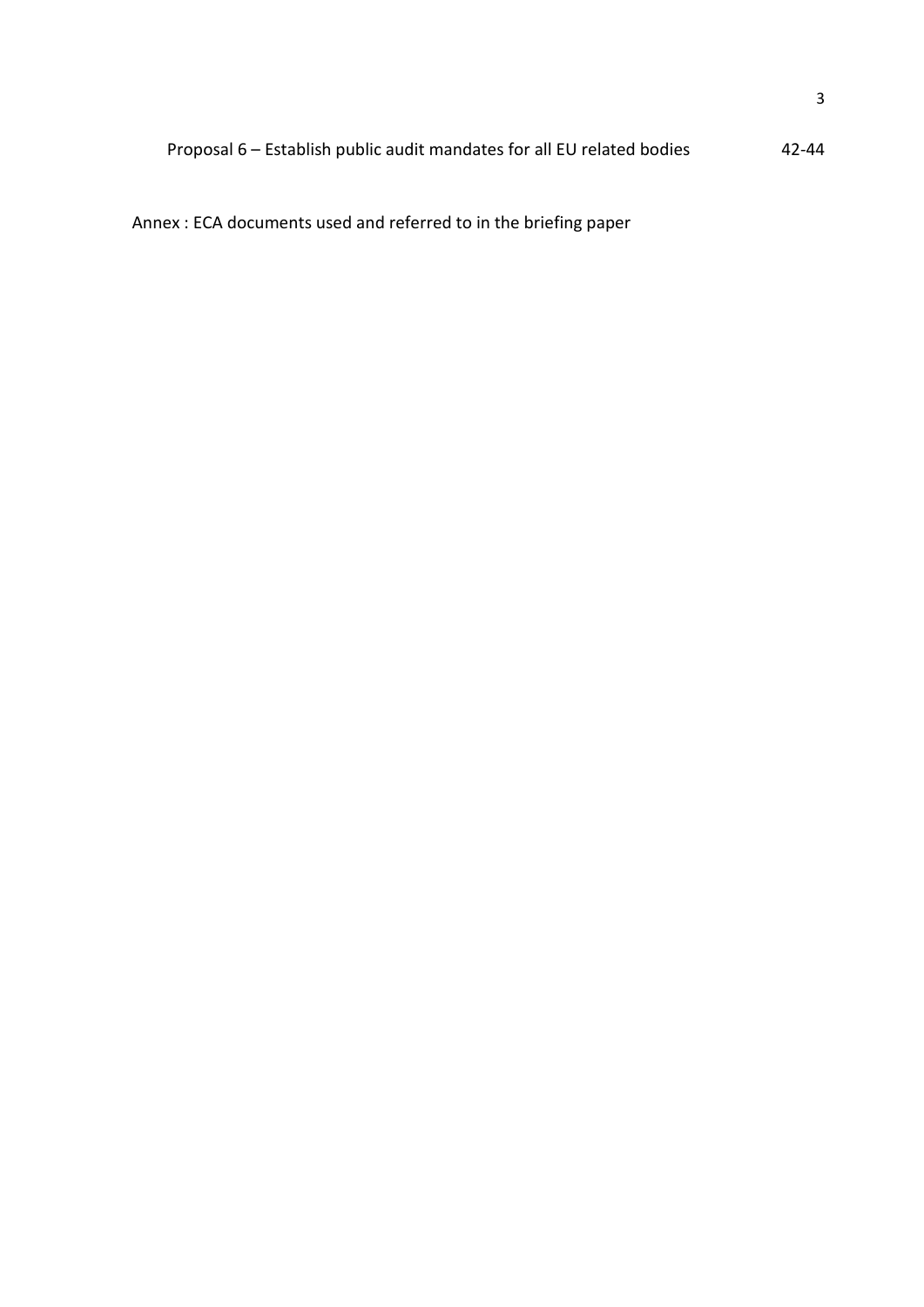#### **INTRODUCTION**

<u>.</u>

1. The Commission's Reflection Paper on the future of EU finances (Reflection Paper**[1](#page-3-0)**) is a key step in the process of developing the next multiannual financial framework (MFF). The Commission plans to present the proposal for the next MFF in May 2018, after a debate on the future of EU finances based on the Reflection Paper, an internal Commission spending review, and a series of public events and consultations. The timetable for concluding the debate on the future of Europe, adopting the MFF and agreeing the next generation of programmes is tight. In the Reflection Paper, the Commission states that the size, structure and content of the future EU budget will have to correspond to the political ambition that the EU sets itself for the future. Much of the debate has therefore been focused on the revenue and expenditure needed to fund existing and new challenges and to fill any funding gap following the UK's withdrawal from the EU, the issue of the operation of the future EU budget has also figured prominently.

2. Although it is not for the European Court of Auditors (ECA) to give its views on the size or allocation of EU expenditure or on the choice of EU revenues, it is our role to provide advice on how to improve the financial management, transparency and accountability of the EU budget system**[2](#page-3-1)**. To that end, this paper is our response to the Reflection Paper on the Future of EU finances. We focus specifically on the issues in the Reflection Paper which relate to how the EU budget operates.

3. We welcome that the Reflection Paper recognises the need for the EU budget to become more efficient and transparent for citizens and we support the proposal to base budgetary reform around four key principles: EU value added, flexibility within a stable framework, simplified rules and accountability (see *Figure 1*). In this briefing paper, we present our views around those principles and the Commission's related suggestions. We also put forward six proposals for consideration. This paper is not an audit report; it is a review mainly based on publicly available information. It draws on the results of recent audit

<span id="page-3-0"></span><sup>&</sup>lt;sup>1</sup> [https://ec.europa.eu/commission/publications/reflection-paper-future-eu-finances\\_en.](https://ec.europa.eu/commission/publications/reflection-paper-future-eu-finances_en)

<span id="page-3-1"></span>**<sup>2</sup>** ECA mission statement in the European Court of Auditors' Strategy for 2018-2020.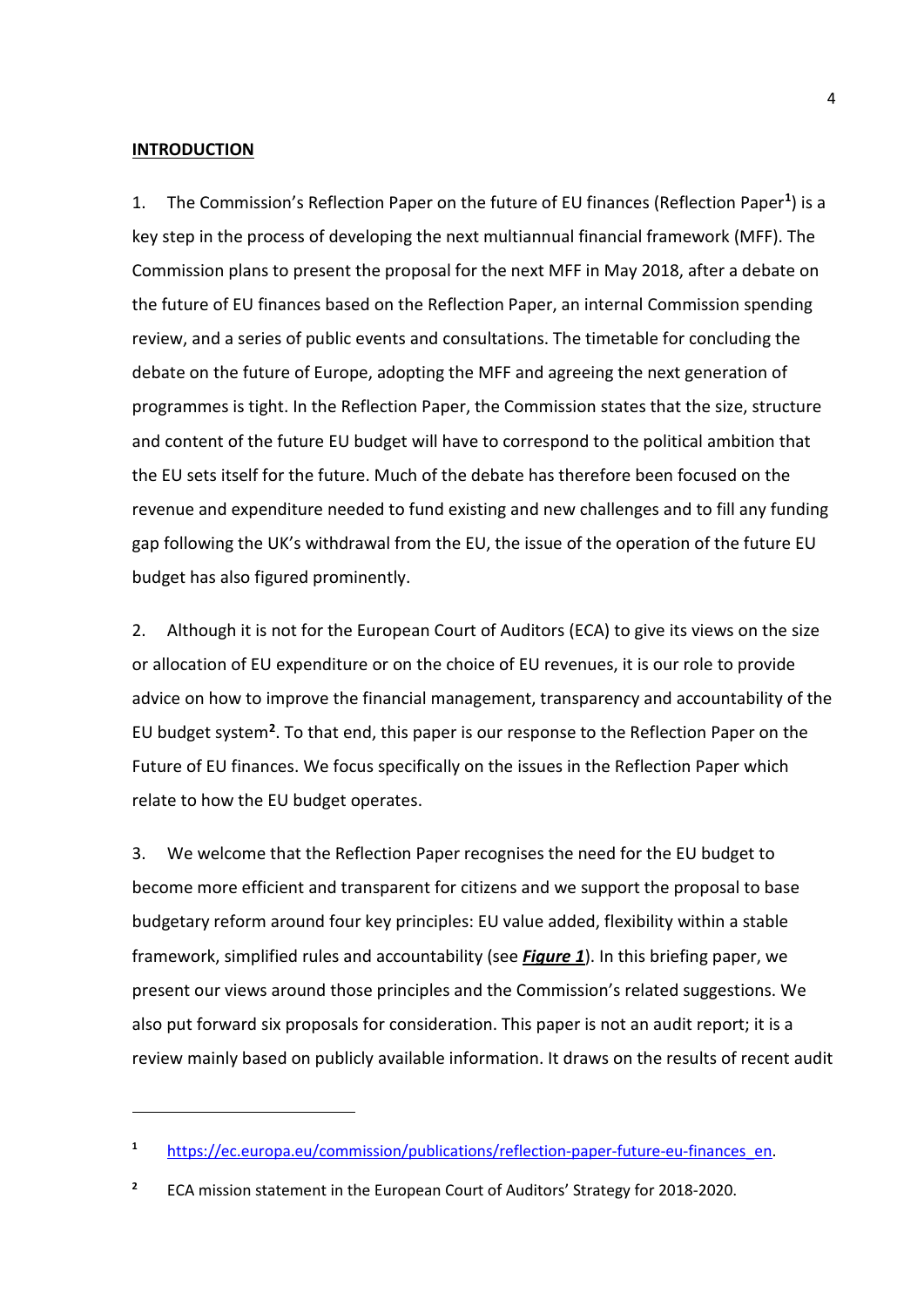work and builds on our landscape reviews (all ECA documents used and referred to are listed in *Annex*).



# **Figure 1 – Key principles and ECA proposals**

#### *Source:* ECA

<span id="page-4-0"></span>4. We also plan in the second quarter of this year to present our views on the proposal for the next MFF, the future of the Common Agricultural Policy (CAP), simplification in the cohesion area, and simplifying research and innovation programmes. In addition, we plan to present our views on the legislative proposals for the own resources decision and the main sectoral legislation for spending programmes.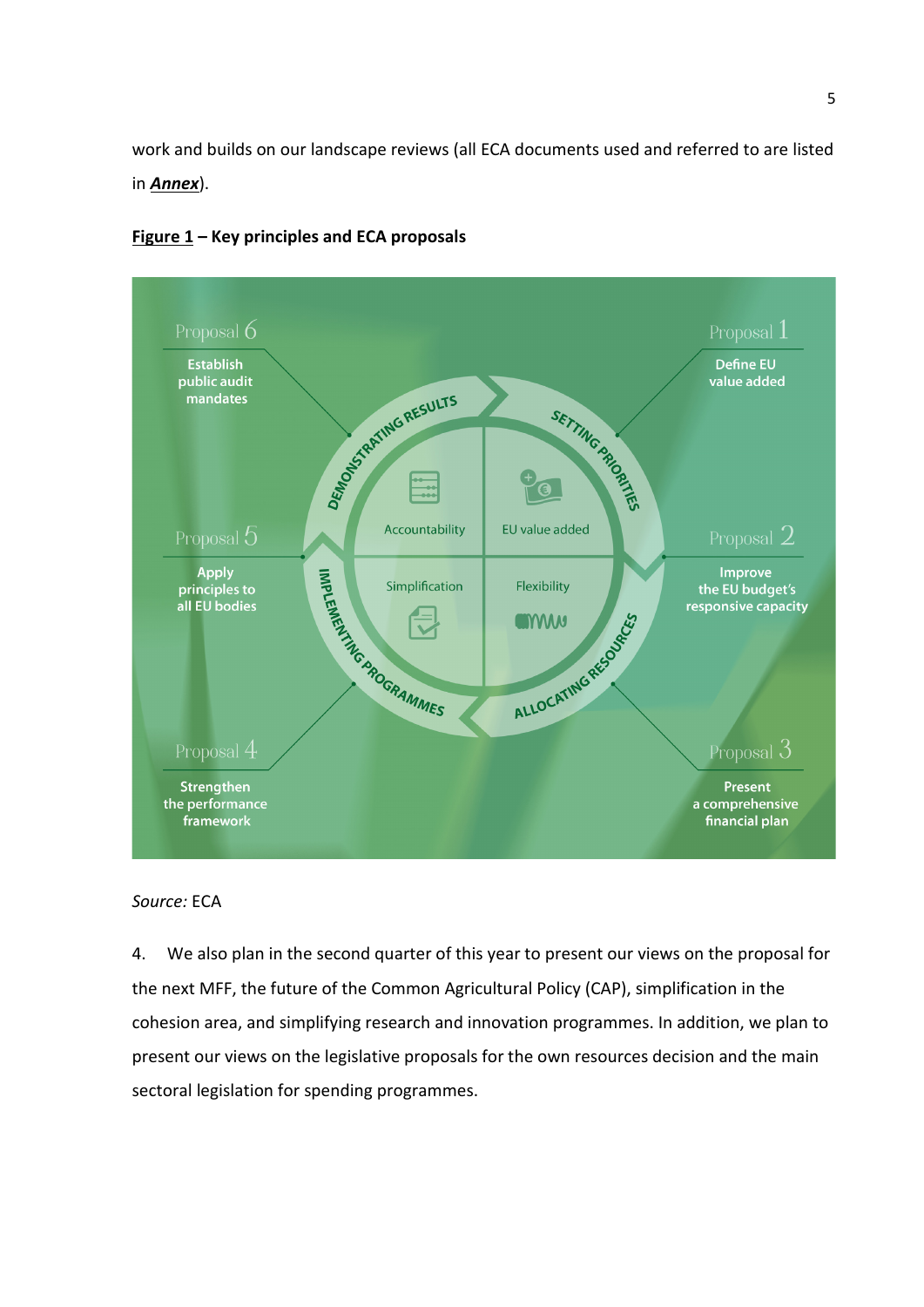# **EU VALUE ADDED**

<u>.</u>

The Reflection Paper suggests that the EU value added of EU spending could be improved by:

- making EU value added a core objective of the next MFF;
- concentrating the EU budget on areas of highest EU value added**[3](#page-5-0)**; and
- further increasing the use of financial instruments and guarantees.

# *Making EU value added a core objective of the next MFF*

5. For our citizens to maintain trust in the EU, it is important that added value is demonstrated**[4](#page-5-1)**. That means EU spending must deliver clear and visible results over and above what could be achieved by spending at national, regional or local level. Therefore, when setting future spending priorities, it is important to consider the track record of existing spending programmes in delivering EU value added.

6. The Reflection Paper notes many positive examples of EU value added having been achieved. However, our audit experience shows that there is still considerable scope to improve the focus on EU value added at each point in the budgetary cycle:

- **priority setting** aligning EU spending and investment more closely with the Union's strategic priorities, especially for cross-cutting priorities**[5](#page-5-2)**;
- **resource allocation** ensuring that there is an appropriate balance between appropriations for commitment and payment in the MFF so as to avoid payment backlogs undermining programme delivery**[6](#page-5-3)**;

<span id="page-5-0"></span><sup>&</sup>lt;sup>3</sup> The Reflection Paper suggests the criteria/dimensions for assessing EU value added should include: Treaty objectives and obligations, EU dimension of public goods, economies of scale, regional spill-over effects, subsidiarity, integration benefits, and promotion of EU values.

<span id="page-5-1"></span>**<sup>4</sup>** The European Court of Auditors' Strategy for 2018-2020, page 4.

<span id="page-5-2"></span>**<sup>5</sup>** Such as competitiveness, research and innovation or climate action (Chapter 3 of Annual Reports 2014 and 2015, and Special Report No 31/2016).

<span id="page-5-3"></span>**<sup>6</sup>** Chapter 2 of Annual Report 2016, recommendation 1.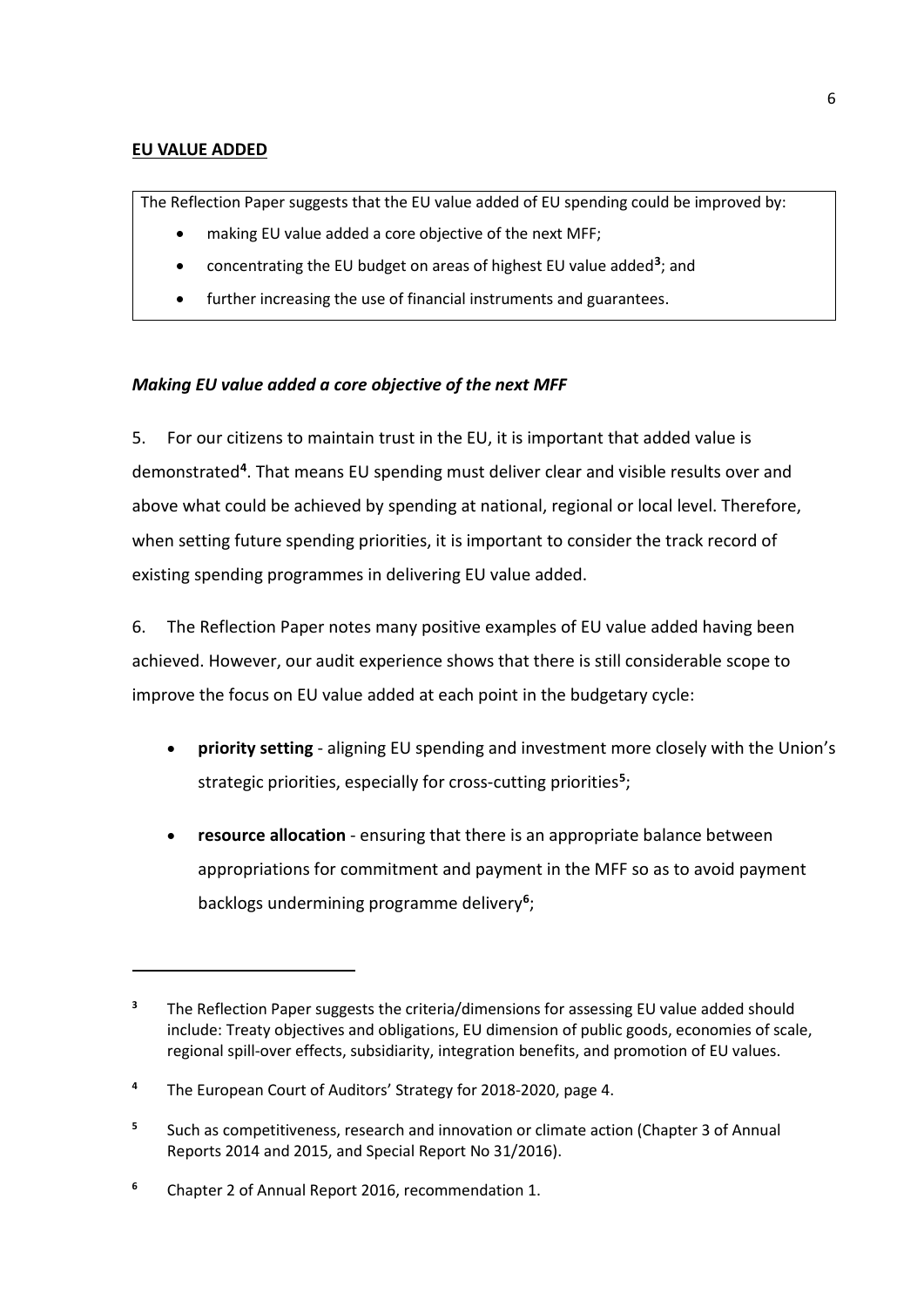- **programme implementation** speeding up the planning process, targeting infrastructure investment better, based on cost-benefit analysis, and ensuring that EU funds do not replace national investment**[7](#page-6-0)**; and
- **demonstrating results** improving performance objectives, indicators, information, evaluation and incentives**[8](#page-6-1)** thereby obtaining sufficient evidence to support subsequent EU spending decisions.

# *Concentrating the EU budget on the areas of highest value added*

7. If the EU is to concentrate the EU budget on the areas of highest value added, it needs an inter-institutionally agreed definition of EU value added that can be used to assess and compare programmes as part of a comprehensive public spending review**[9](#page-6-2)**. We believe that public debate and decision-making on the next MFF would benefit from agreeing on and applying such a definition before the MFF proposal is finally adopted.

8. We believe that quality information on EU value added is important for decision-making about the size and sources of EU budget revenue. As the Reflection Paper noted, the debate on financing the EU budget has traditionally focused on Member States' net balances. However, net balances do not provide a complete picture of the overall advantages of EU membership as they do not capture the social, economic, environmental and security benefits to be gained from EU policies**[10](#page-6-3)**.

<u>.</u>

<span id="page-6-0"></span>**<sup>7</sup>** Special Report No 16/2017, Special Report No 23/2016, Special Report No 25/2015.

<span id="page-6-1"></span>**<sup>8</sup>** Chapter 3 of Annual Report 2015, Special Report No 15/2017, Special Report No 16/2016, Special Report No 1/2016.

<span id="page-6-2"></span>**<sup>9</sup>** Opinions No 7/2011 and No 1/2010, and Chapter 10 of Annual Report 2011, Box 10.2.

<span id="page-6-3"></span>**<sup>10</sup>** Opinions No 2/2012, No 4/2005 and No 8/1999.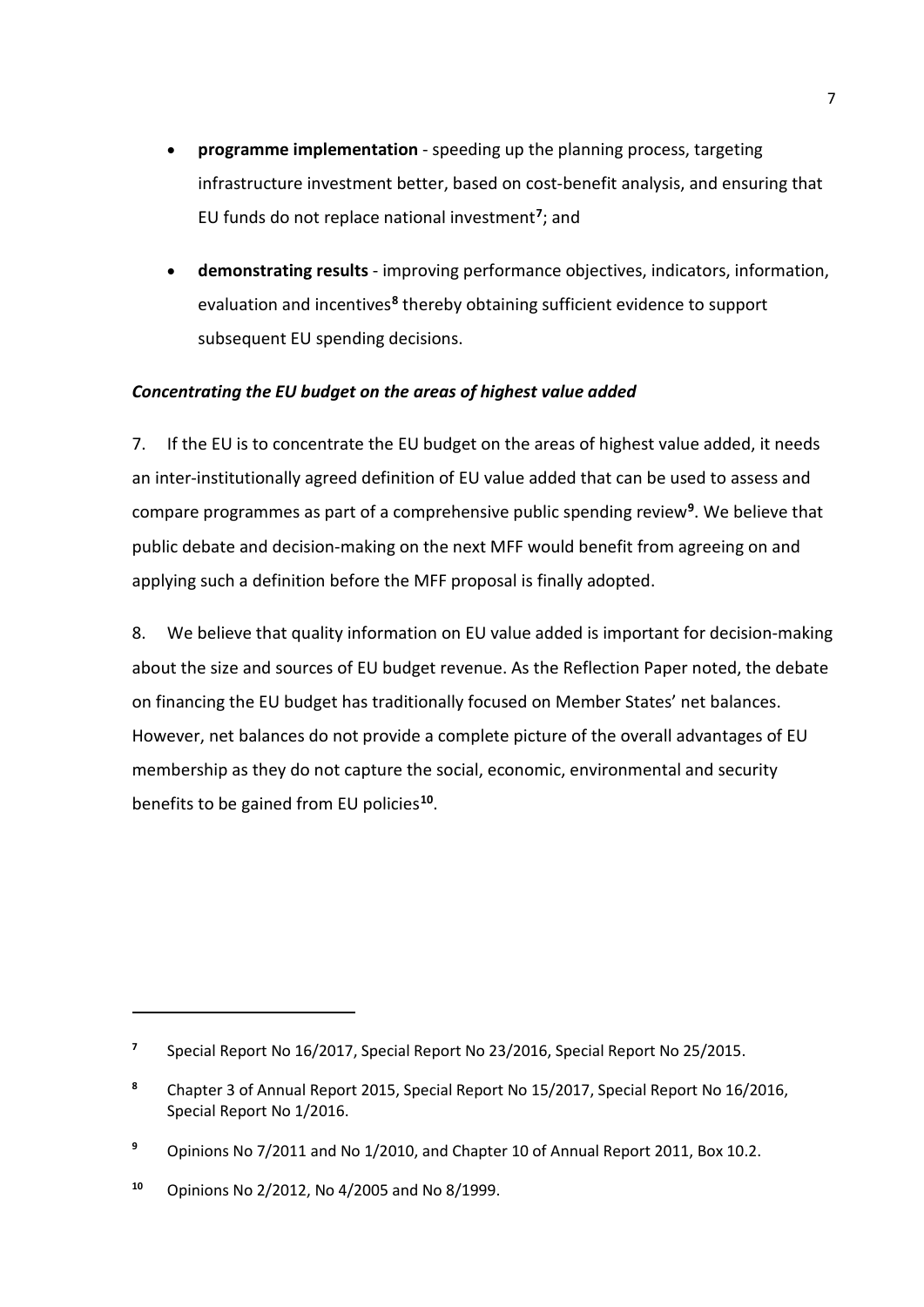#### *Further increasing the use of financial instruments and guarantees*

9. All scenarios in the Reflection Paper provide for greater use of financial instruments**[11](#page-7-0)** and budgetary guarantees in all areas of operational expenditure. Any increase will come on top of the planned threefold increase in the use of financial instruments and guarantees between the 2007-2013 MFF and the 2014-2020 MFF**[12](#page-7-1)**.

10. We have highlighted how financial instruments under the European Regional Development Fund (ERDF) and the European Social Fund (ESF) in 2007-2013 struggled to control costs or fees, disburse the funds available, attract private capital, and re-use financial support**[13](#page-7-2)**. Improvements were made in the legal framework for the 2014-2020 programme period but certain issues remain. We also noted the high number of instruments and the difficulties some Member States experienced in using their endowments in full**[14](#page-7-3)**. In addition, we have identified the need to ensure that centrally managed EU-funded loan guarantee instruments are coordinated with those managed at national or regional level**[15](#page-7-4)**. At the same time, as the use of guarantees increases, so does the level of financial risk to which future EU budgets are exposed**[16](#page-7-5)**. This risk needs to be taken into account when assessing the likely EU value added of increasing the use of these instruments. The proliferation of financial instruments inside and outside the EU budget also has implications for accountability (see *paragraph [18](#page-11-0)*).

<u>.</u>

- <span id="page-7-3"></span>**<sup>14</sup>** Chapter 6 of Annual Report 2016.
- <span id="page-7-4"></span>**<sup>15</sup>** Special Report No 20/2017.
- <span id="page-7-5"></span>**<sup>16</sup>** Chapter 2 of Annual Report 2016.

<span id="page-7-0"></span>**<sup>11</sup>** Such as guarantees, loans and equity investments.

<span id="page-7-1"></span>**<sup>12</sup>** Chapter 2 of Annual Report 2016.

<span id="page-7-2"></span>**<sup>13</sup>** Special Report No 19/2016.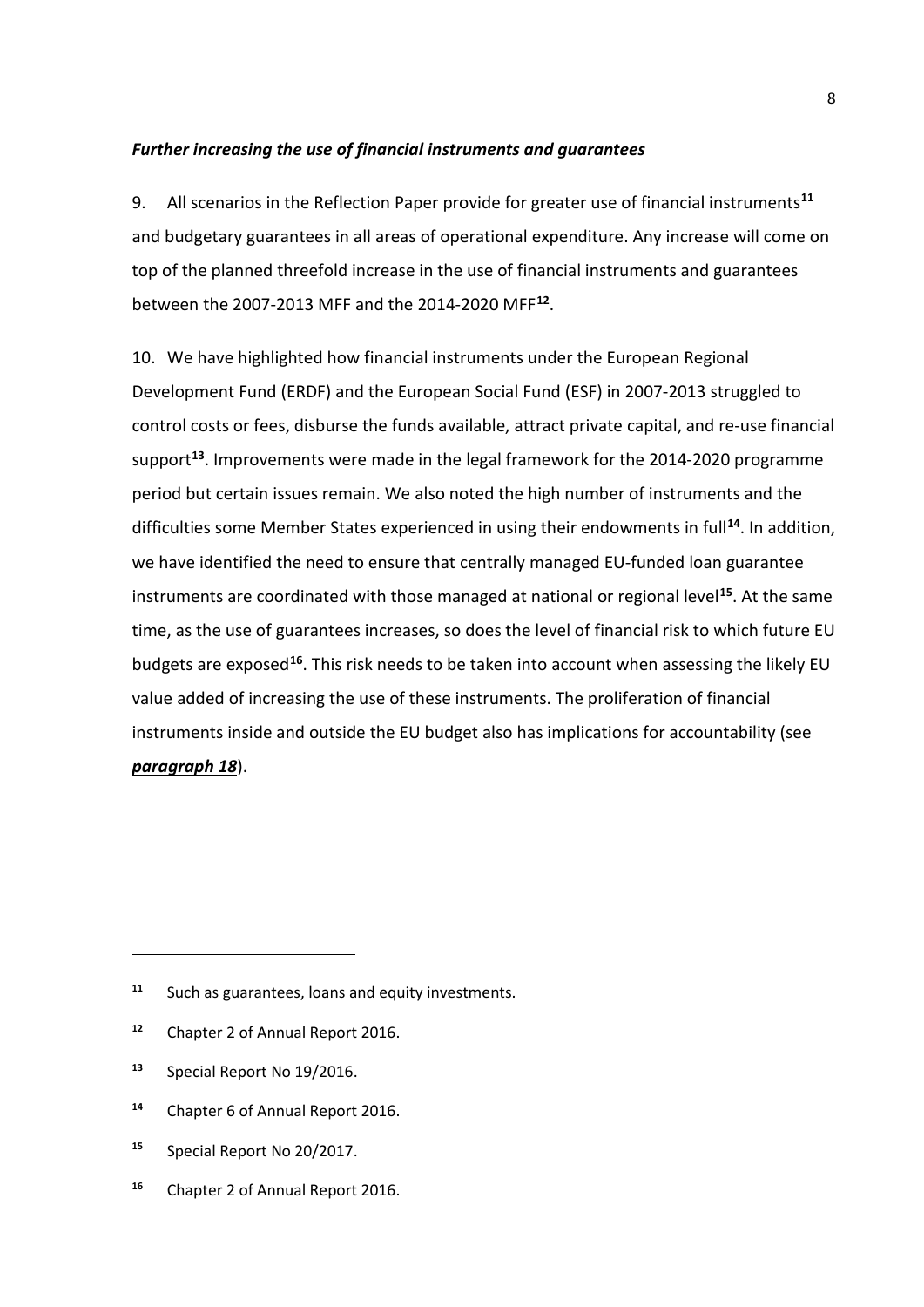#### **FLEXIBILITY WITHIN A STABLE FRAMEWORK**

The Reflection Paper suggests providing more flexibility within a stable framework by:

- re-considering structural aspects of the MFF that determine flexibility, such as budgetary margins, the number of headings and the duration of the MFF;
- keeping more appropriations in reserve.

# *Re-considering structural aspects of the MFF*

#### **Budgetary margins**

<u>.</u>

11. Budgetary margins are created to ensure there are sufficient appropriations in reserve to cover the risk of changes in expected economic growth, unforeseen events and potential payments related to guarantees supported by the EU budget. The setup of budgetary margins and the rules relating to their use are overly complex. The budgetary margins consist of:

- the difference between the maximum levels of appropriations that can be made from the EU budget in a given year and the MFF ceilings for appropriations. As regards the next MFF, the maximum levels of appropriations may need to be reconsidered if incorporating into the EU budget funds that currently lie outside it, such as the European Development Funds (EDFs);
- margins left in reserve between the totals for appropriations for commitment and payment in the MFF for a given year and those entered in the annual budget. The amounts of these margins can also be moved between years by using flexibility tools**[17](#page-8-0)**.

12. During the current MFF these flexibility tools have largely been used to deal with the budgetary consequences of unanticipated delays in implementing programmes. As a result,

<span id="page-8-0"></span>**<sup>17</sup>** The global margin for commitments, the global margin for payments and the contingency margin.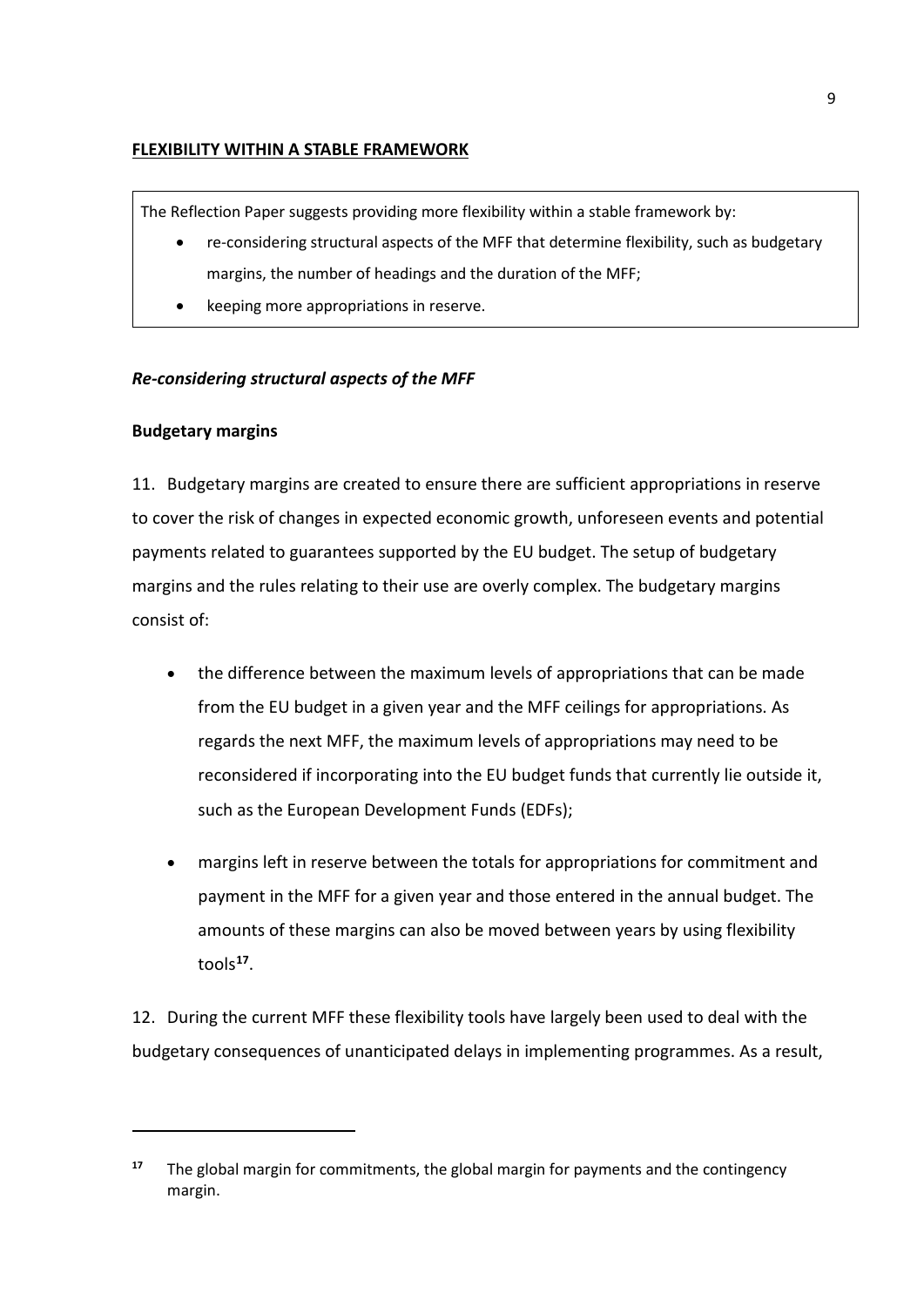little flexibility remains to deal with any further unforeseen events and potential payments related to guarantees up to 2020.

#### **MFF headings and sub-headings**

13. The headings and sub-headings of the 2014-2020 MFF reflect the priorities of the Europe 2020 strategy and reserve appropriations for commitment in the main areas of spending. However, the MFF does not distinguish between payments relating to medium-tolong term investment (capital expenditure) and annual expenditure (non-capital expenditure) within the headings. This distinction is a good budgetary governance practice which, if applied where possible, would enhance transparency about the nature and timing of authorised spending**[18](#page-9-0)**.

#### **Duration of the MFF**

<u>.</u>

14. Irrespective of the duration of the MFF, flexibility decreases over time as the MFF is implemented. Under the current arrangements, the proposal for the next MFF is made three years before it starts and significant payments related to the current MFF continue for the first three years of the following MFF. This means that, when proposing a seven-year MFF, there is a need to consider the level of payments that will take place up to 13 years later. There is, therefore, a need to review and adjust the level of appropriations periodically based on sound financial planning and accurate information on the implementation of programmes.

15. The Reflection Paper also assumes that the length of spending programmes will be the same as the duration of the MFF. That need not be the case for all spending programmes and there may be cases where the length of spending programmes could be adapted so as better to reflect the nature and timing of the investments being made.

<span id="page-9-0"></span>**<sup>18</sup>** Principle 3 of OECD: Recommendation of the Council on Budgetary Governance of 18 February 2015 – 10 principles for good budgetary governance.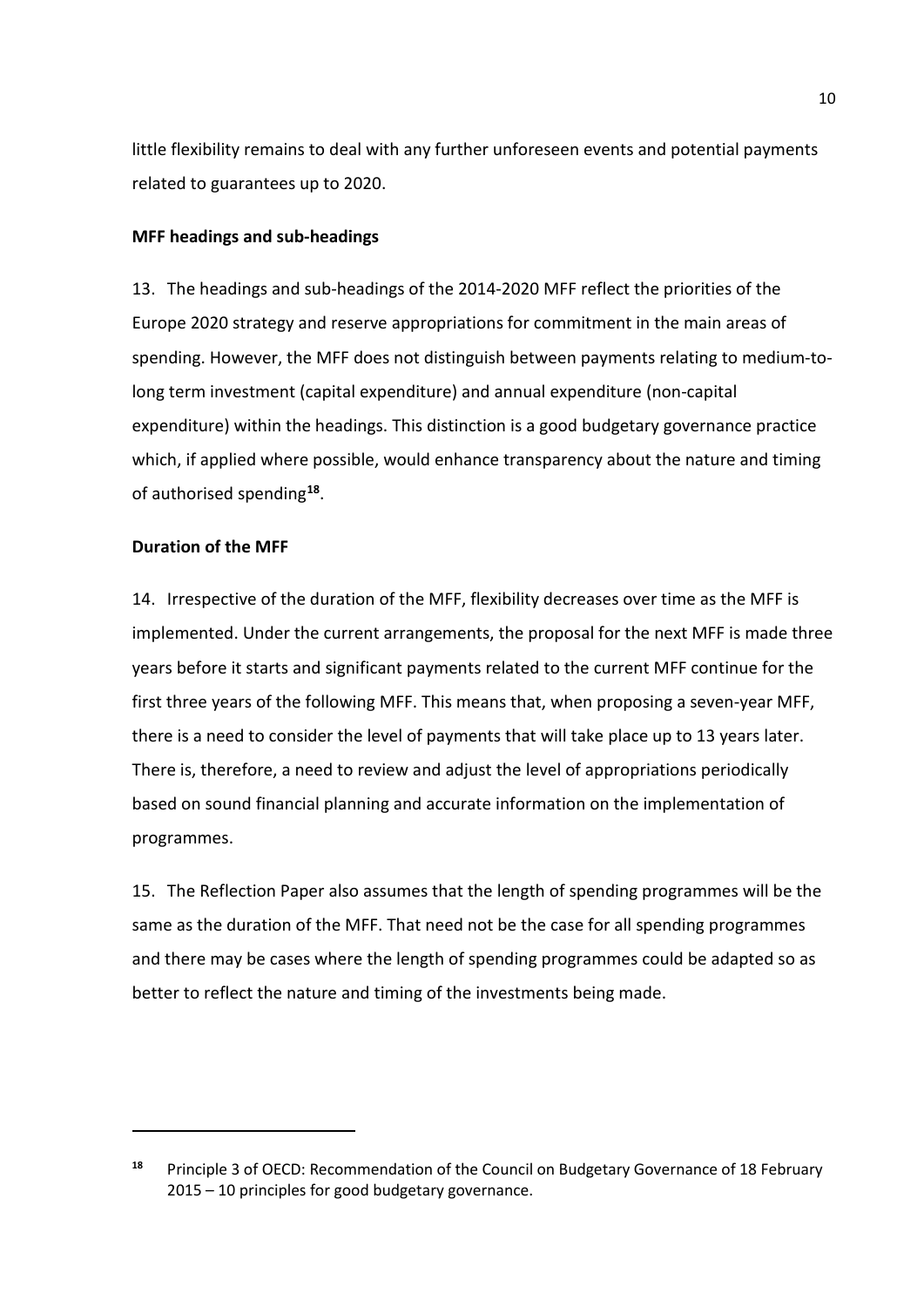#### *Keeping more appropriations in reserve*

16. The EU budget system's lack of flexibility to respond to the financial and migration crises has led to instruments being established outside the EU budget. This involved challenges for the coordination between new instruments and existing programmes. Under the current arrangements, a swift response requires a pre-existing legal basis for spending, and a reserve of appropriations for commitment and payment. There are currently a number of "special instruments" designed to deal with specific eventualities**[19](#page-10-0)**, where legal bases for action have been established and reserves of appropriations made. In the case of the guarantee funds for the European Fund for Strategic Investment (EFSI) and external action, liquid assets are also held in reserve so that payments to settle guarantee calls can be made by the required deadlines.

<span id="page-10-1"></span>17. As the Reflection Paper acknowledges, existing EU budgetary reserves are relatively narrow in scope and small in size. The Reflection Paper suggests extending the scope of the Globalisation Adjustment Fund, reserving a share of funds committed to each spending programme, and setting up a more general Crisis Reserve. However, these proposals represent ad hoc changes to the current arrangements, which risk adding further complexity. There is actually a need and an opportunity for a more fundamental review of how best to ensure the EU is financially prepared for all types of eventualities.

#### **SIMPLIFIED RULES**

<u>.</u>

The Reflection Paper suggests:

- making EU spending more manageable by reducing the number of spending programmes and financial instruments and simplifying the rules to be applied; and
- seizing the opportunity to discontinue correction mechanisms on Member States' EU budget contributions.

<span id="page-10-0"></span>**<sup>19</sup>** The Emergency Aid Reserve, European Union Solidarity Fund and the Globalisation Adjustment Fund.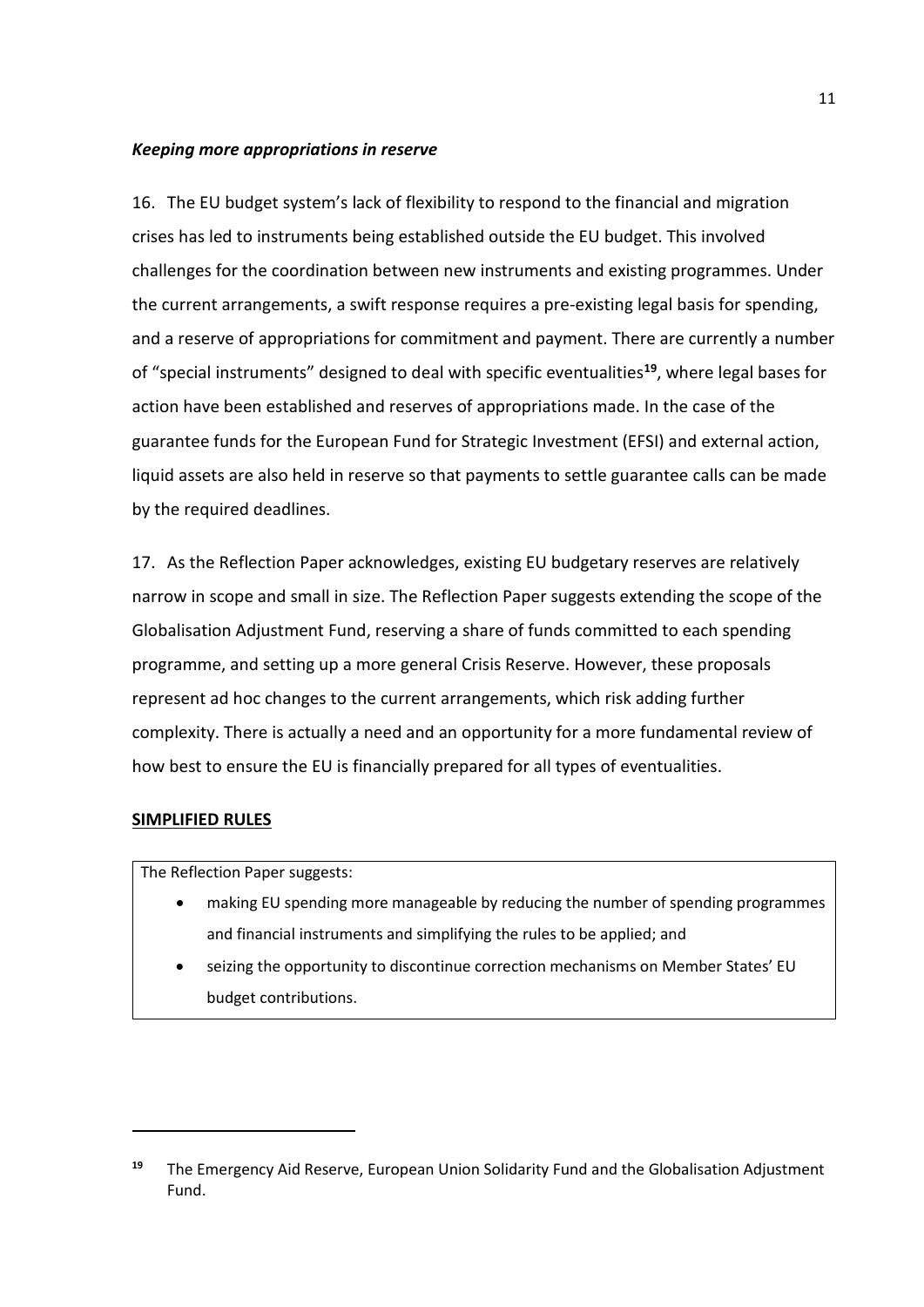#### *Making EU spending more manageable*

<span id="page-11-0"></span>18. The Reflection Paper correctly recognises the benefit of reducing the number of spending programmes and financial instruments and any overlaps between them. The Reflection Paper also recognises the issues our annual reports have raised about unnecessarily complex financial rules leading to more errors in payments, the fragmented nature of the arrangements for managing performance, the shortcomings of management and control systems in the Member States and delays in the implementation of programmes. In addition, it recognises the opportunity and need to make EU rules easier to apply.

19. The Commission's internal spending review provides an opportunity to consider which existing programmes and instruments could be merged or discontinued without compromising EU value added. It also provides an opportunity to ensure that the next generation of EU programmes are as simple as possible in order to meet the objectives set. This means not only removing unnecessary complexity from the rules for receiving EU funds but also from the performance frameworks**[20](#page-11-1)** and the management and control systems needed to ensure that results are achieved efficiently and transparently in accordance with the rules. In this regard, best practice identified in one policy area is applied to other policy areas. We have already recommended that the Commission should:

- take advantage for recipients of funds of the opportunity under the revised Financial Regulation to use simplified cost options**[21](#page-11-2)** as well as simplified forms of contributions and payments based on conditions or objectives; and
- ensure that the new possibilities for combining budget implementation methods or instruments do not lead to an increase in unnecessary complexity**[22](#page-11-3)**.

**.** 

<span id="page-11-1"></span>**<sup>20</sup>** Special Report No 16/2017 and Special Report No 2/2017.

<span id="page-11-2"></span>**<sup>21</sup>** Chapter 6 of the 2016 Annual Report.

<span id="page-11-3"></span>**<sup>22</sup>** Opinion No 1/2017.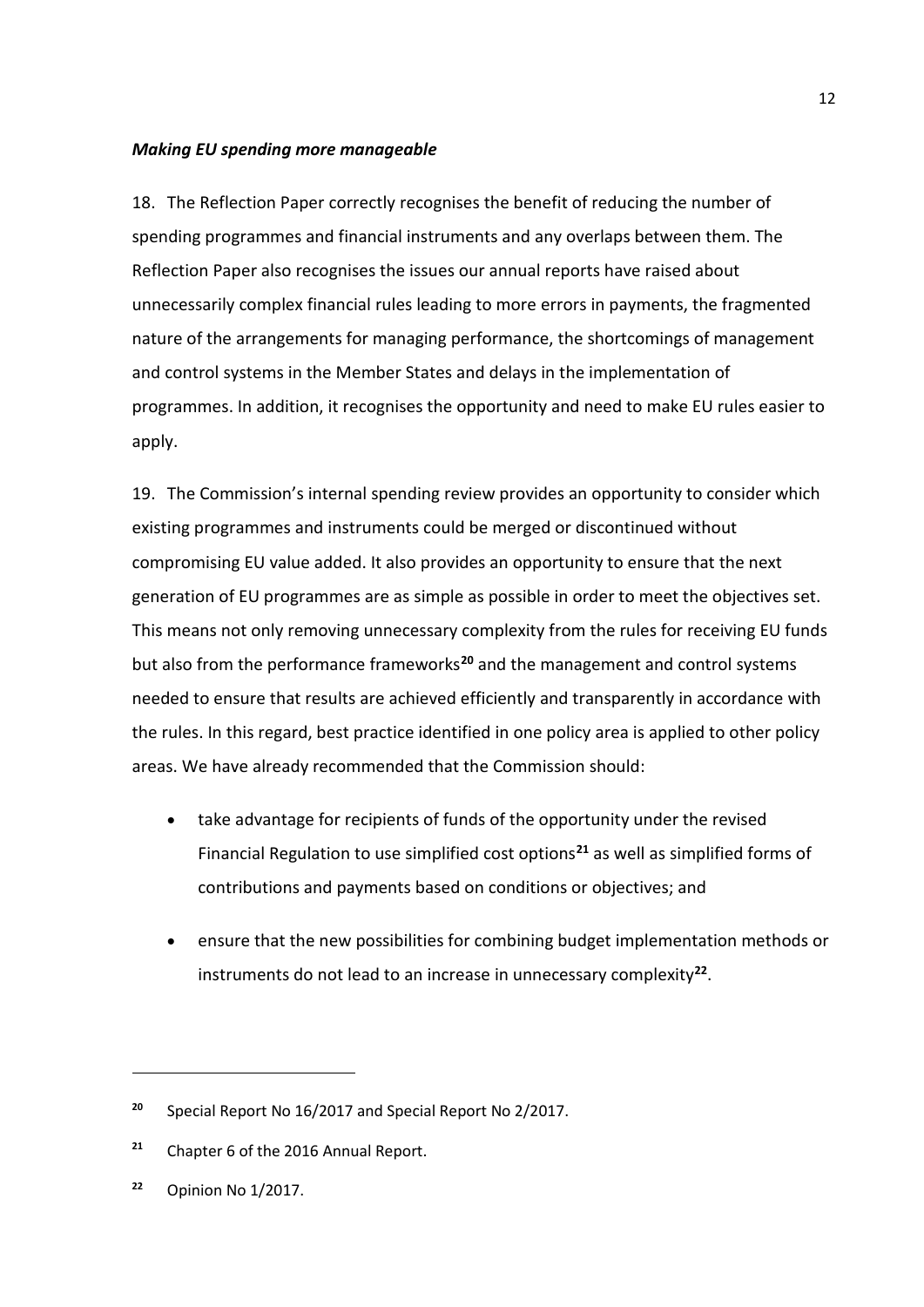<span id="page-12-2"></span>20. As far as reducing the complexity of financial rules is concerned, it is not only the number of "rule books" that counts but also the volume and quality of the rules within them and the way those rules are applied in practice. To a large extent, the way legal frameworks can be simplified will depend on the EU policy or programme in question. We plan to present our views on the main spending programmes for the new period (see *paragraph [4](#page-4-0)*).

# *Seizing the opportunity to discontinue correction mechanisms on Member States' EU budget contributions*

21. The opportunity to simplify existing own resources and introduce new ones was not taken when the current MFF was adopted. As the Reflection Paper notes, there is an opportunity to reform the EU budget's system of own resources when adopting the next MFF. The main suggestion for simplifying EU revenues is to abolish correction mechanisms on Member States' budget contributions following the UK's withdrawal from the EU.

22. This proposal is in line with our observation in 2012**[23](#page-12-0)** that the correction mechanisms for the GNI-based resource compromise the simplicity and transparency of the own resources system as a whole. We also observed that:

- the VAT-based resource is complex and lacks a direct link to the tax base;
- the link between the retention rate and the cost of collection of Traditional Own Resources remains unclear; and
- there is scope to reduce the evasion of custom duties by strengthening legal frameworks and control systems**[24](#page-12-1)**.

23. We believe that the report and recommendations by the High-Level Group on Own Resources provide a sound basis for the Commission to develop a proposal to make the

<u>.</u>

<span id="page-12-0"></span>**<sup>23</sup>** Opinion No 2/2012.

<span id="page-12-1"></span>**<sup>24</sup>** Special Report No 19/2017.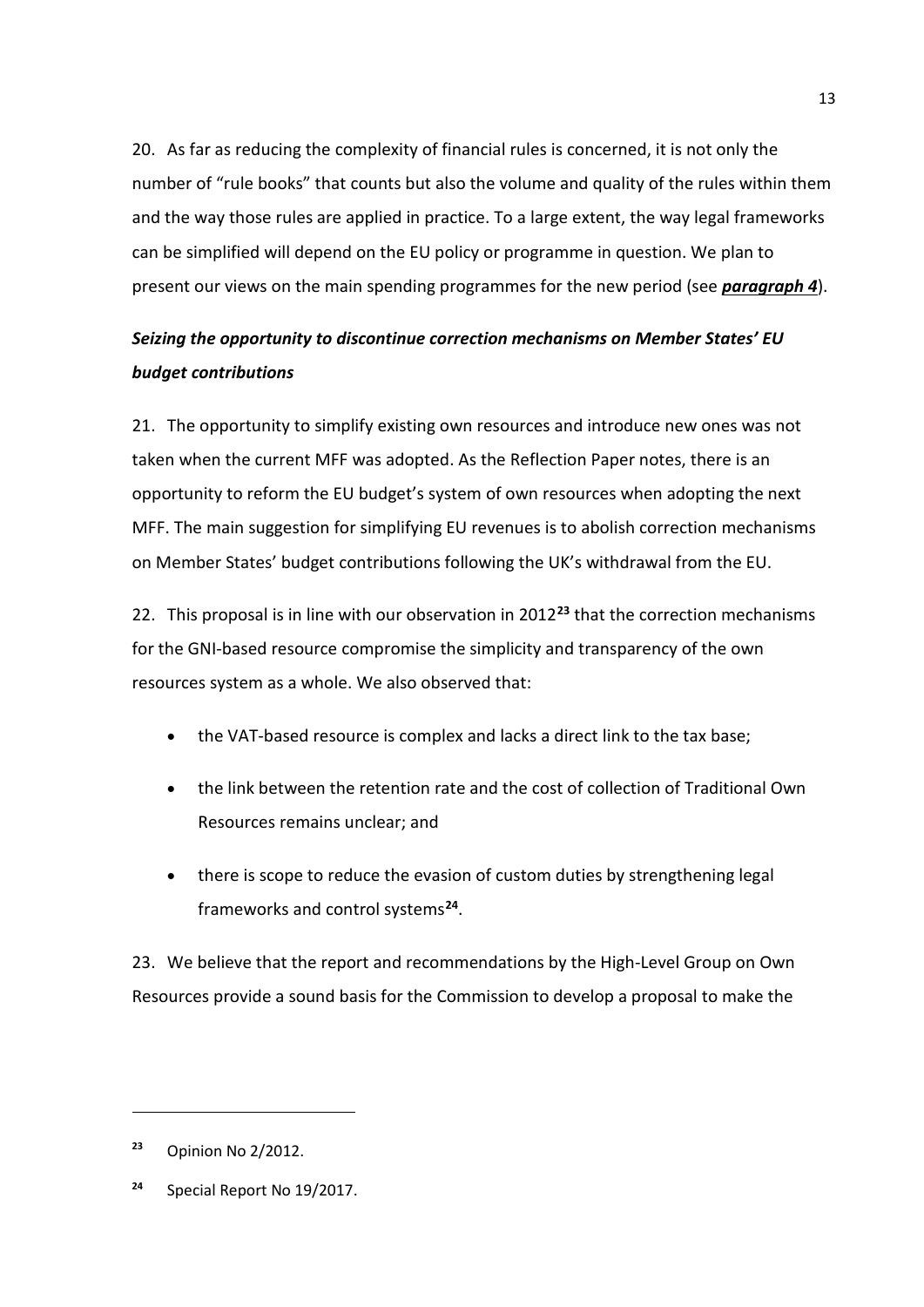system of own resources simpler, fairer and more transparent. We will issue an opinion on the Commission's proposal for a new Own Resources Decision.

# **ACCOUNTABILITY**

<u>.</u>

The Reflection Paper suggests that budgetary reforms should aim to improve accountability by:

- following a democratic and transparent process in deciding the future EU budget;
- keeping the number of instruments outside the EU budget to a minimum.

#### *Following a democratic and transparent process in developing the next MFF*

<span id="page-13-1"></span>24. We agree with the emphasis that the Reflection Paper places on the need for a democratic and transparent process on the future of the EU budget. The quality of decisionmaking will depend on the time allowed, the sequencing of proposals, and the quality of the information available. That is why, at the time of the mid-term review, we proposed reconsidering the timetable for developing the next MFF so as to allow sufficient time to debate future funding needs, review spending for the current period, and improve funding arrangements**[25](#page-13-0)**.

25. We welcome the fact that extending the timetable for developing the next MFF by five months has provided more time for public debate and consultation. However, we regret that there will not be sufficient time before the proposal for the next MFF is published to conclude and publish the results of the Commission's spending review. We believe that presenting these results as part of the "MFF package" would benefit public debate about the future of EU finances.

<span id="page-13-0"></span>**<sup>25</sup>** EU budget: time to reform? A briefing paper on the mid-term review of the Multiannual Financial Framework 2014-2020 (2016).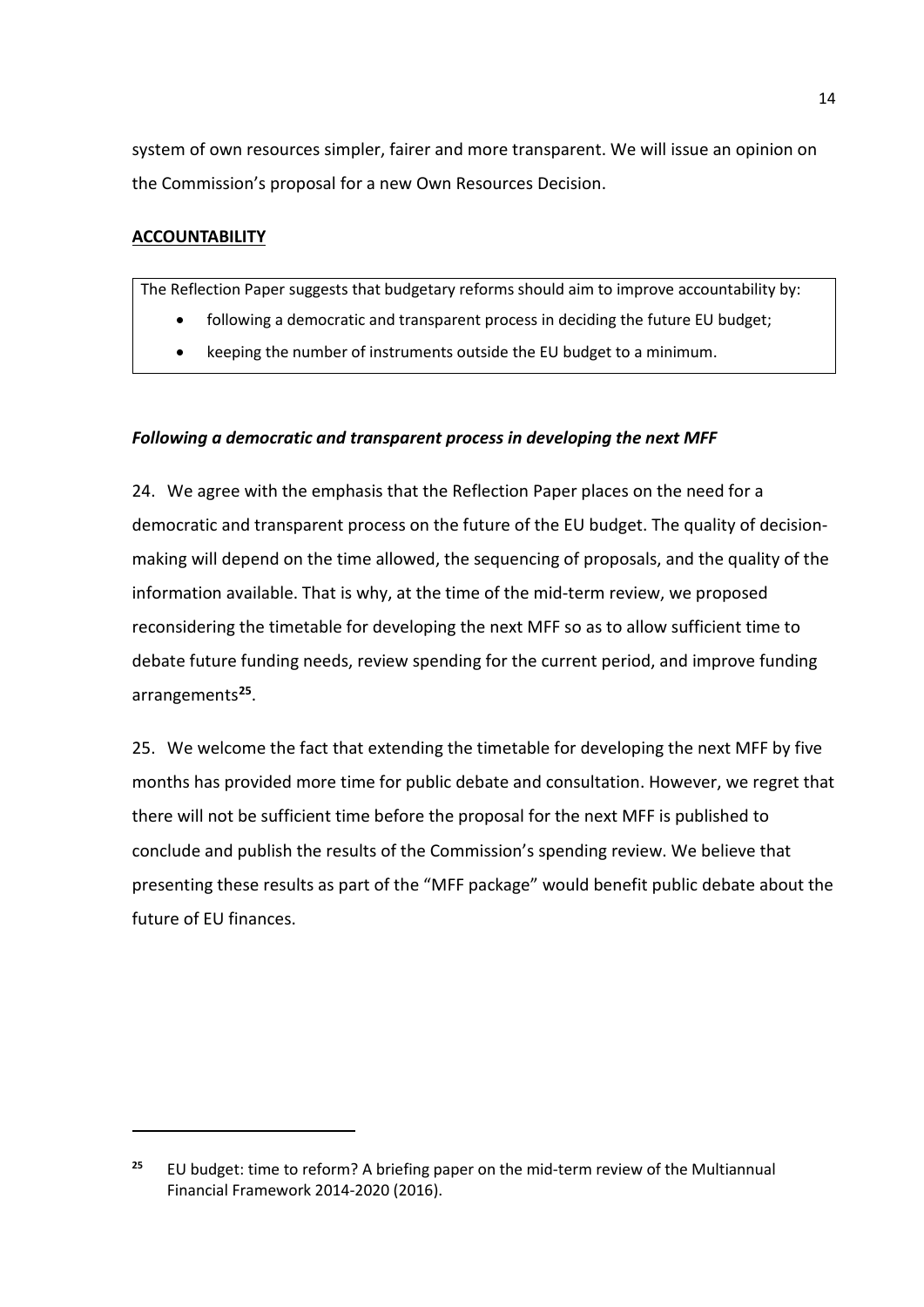# *Keeping the number of instruments outside the EU budget to a minimum*

26. As the Reflection Paper acknowledges and we have noted in our annual report**[26](#page-14-0)**, the number of instruments outside the EU budget undermines accountability. However, accountability is also undermined by the fact that existing arrangements – even for the EU budget – are primarily focused on ensuring accountability for resources used rather than the results of implementing EU policies. As we noted at the start of the current MFF**[27](#page-14-1)**, there are features of EU finances that currently make it challenging to ensure effective accountability to citizens for the overall results of implementing EU policies. Many of the proposals in the Reflection Paper would have significant implications for accountability and transparency and these need to be addressed:

- new agencies and bodies are proposed whose accountability and audit arrangements will need to be decided (e.g. the European Monetary Fund);
- increased priority for spending on external action will result in more funds from the EU budget being managed in Trust Funds, in partnership with international organisations and by third countries on whose systems reliance needs to be placed;
- further growth in the use of financial instruments will result in the EU placing greater reliance on the European Investment Bank (EIB), whose operations largely lie outside the scope of the EU budget discharge procedure;
- the challenges that remain for simplifying and rationalising the management and control at Member State level of revenue collection and expenditure under shared management.

<span id="page-14-2"></span>27. We have recommended that accountability and transparency arrangements are developed on the basis of six elements (see *Box 1*). Applying them would improve the overall coherence of EU finances and thereby also increase transparency and public understanding

**.** 

<span id="page-14-0"></span>**<sup>26</sup>** Chapter 2 of Annual Report 2016, Box 2.8 illustrates this issue.

<span id="page-14-1"></span>**<sup>27</sup>** ECA - Gaps, overlaps and challenges: a landscape review of EU accountability and public audit arrangements of 2014.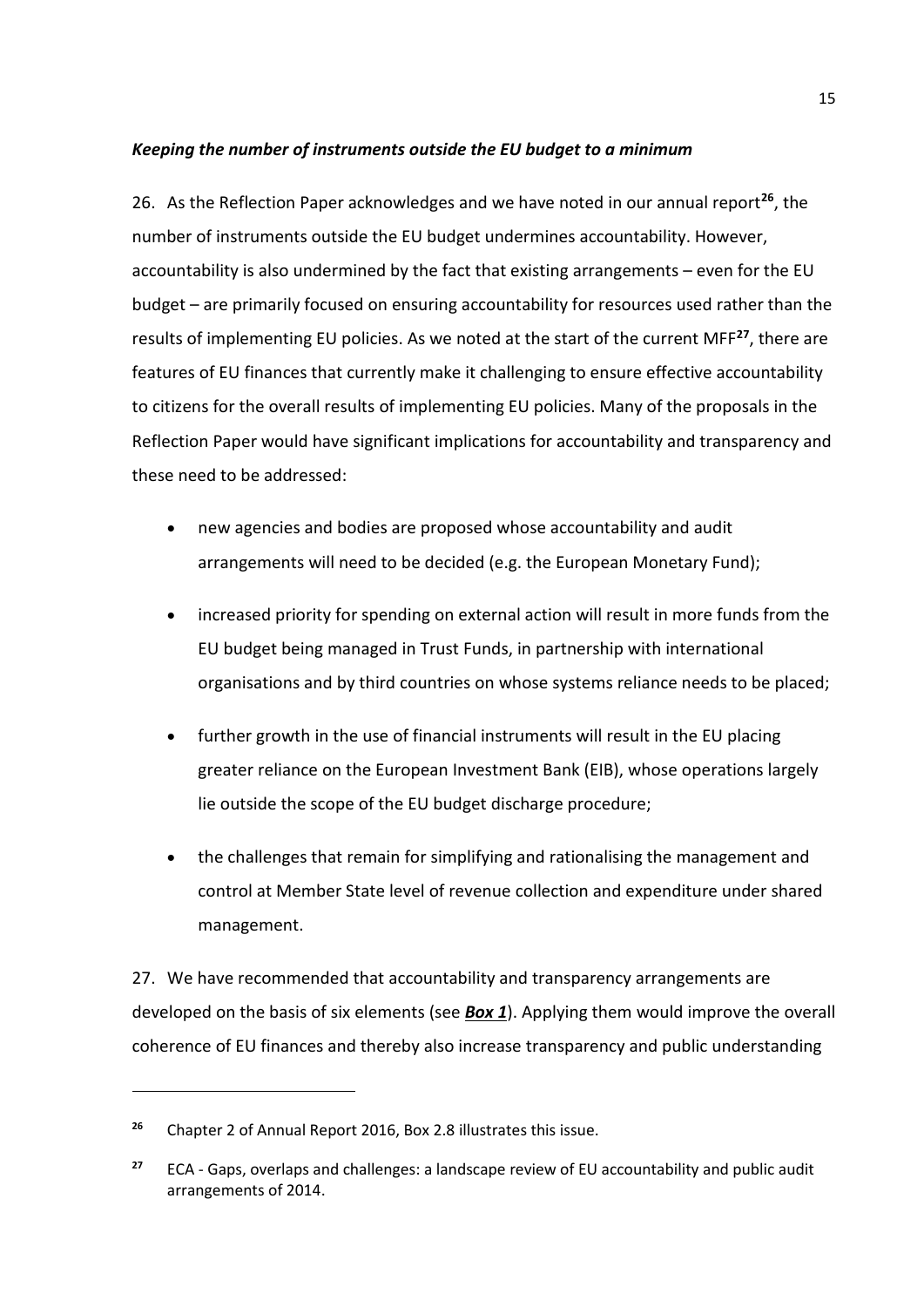about how multiple sources of public funding contribute to implementing EU policies. It would also facilitate the incorporation at a later date of entities established outside the EU budget.

#### **Box 1: Six elements for a strong accountability, transparency and audit chain**

- 1. Clear definition of roles and responsibilities
- 2. Management assurance about the achievement of policy objectives and the use of funds
- 3. Full democratic oversight
- 4. Feedback loops to allow for corrective action/improvements
- 5. A strong mandate for independent external audit to verify accounts, compliance and performance
- 6. Implementation and follow-up of audit recommendations

*Source:* "Gaps, overlaps and challenges: a landscape review of EU accountability and public audit arrangements" ECA, 2014

<span id="page-15-0"></span>28. According to the Treaty on the Functioning of the European Union (TFEU), EU bodies should be subject to the scrutiny of the ECA. We note that this is not the case for the European Defence Agency (EDA). Similarly, the initial proposal for the creation of the European Monetary Fund (EMF) does not provide for the ECA scrutiny of its operations.

29. Furthermore, to ensure public accountability, the ECA may also be mandated to verify the accounts, compliance and performance of bodies created through agreements outside the EU legal order to implement EU policies. This was not done for the European Stability Mechanism (ESM) and the EIB's non-EU budget related operations. Such a mandate would not preclude a private audit company from being engaged to provide independent audit assurance on the reliability of accounts.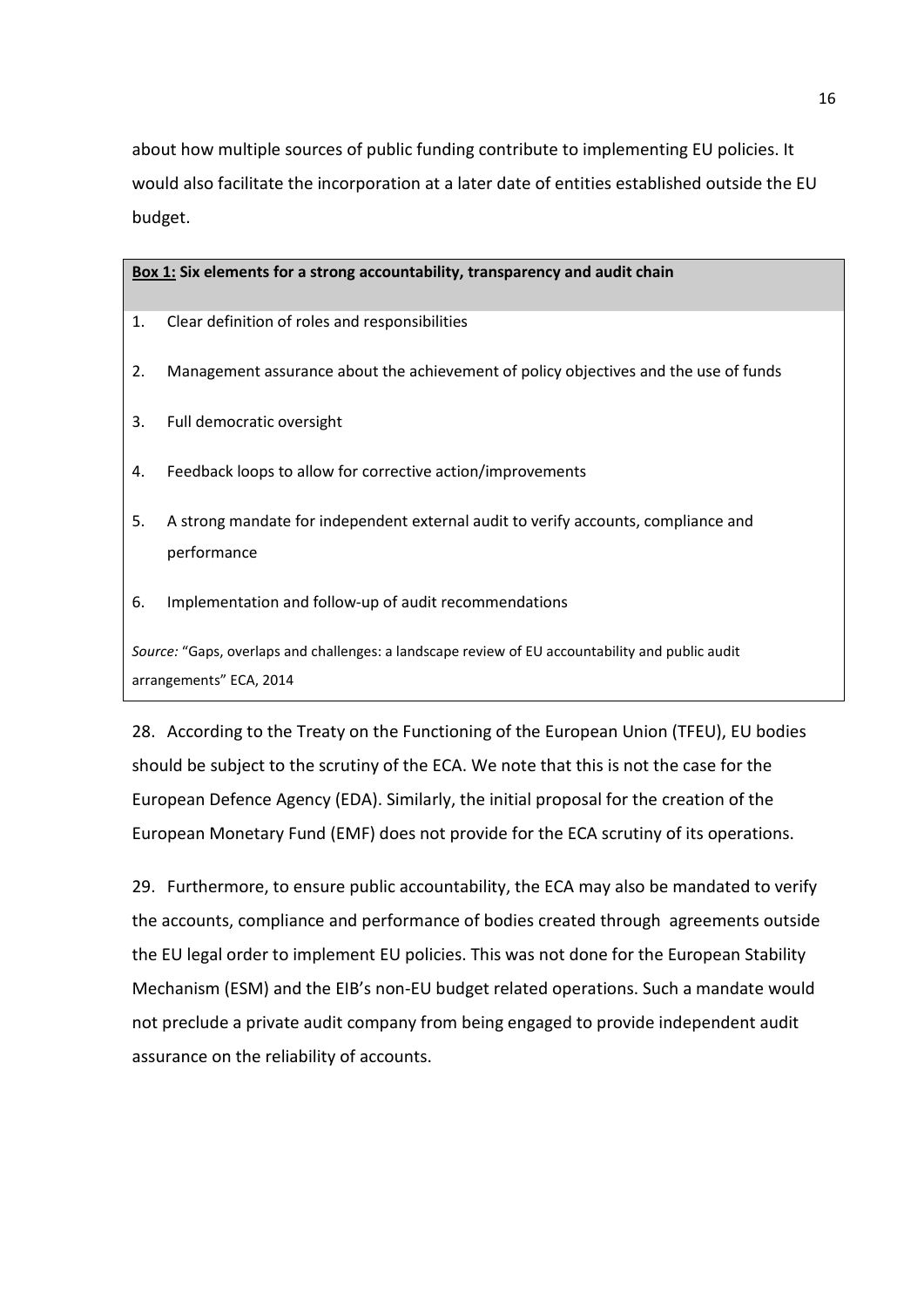30. In addition, recent audit reports have noted that the ECA's audit mandate and rights of access to information were not always respected**[28](#page-16-0)**.

# **CONCLUSION AND PROPOSALS**

<u>.</u>

31. In our view, the Reflection Paper correctly highlights how EU finances have become more complex and less coherent over time as well as the need and opportunity to reform the EU budget system. As we have explained above, we believe that the principles for reforming the EU proposed by the Commission could – if applied in the right way – lead to a more efficient and transparent EU budget that is:

- targeted better at the areas offering the highest EU value added;
- more flexible in allocating resources when and where they are needed;
- simpler to manage and scrutinise; and
- more accountable to citizens for the results achieved.

32. With these goals in mind, we wish to make the following proposals not covered in the Reflection Paper for consideration by the Commission and the EU's budgetary and legislative authorities. Our proposals emphasise the need to plan the EU's finances carefully and to put in place the systems needed to manage, scrutinise and audit EU finances in a more efficient and transparent manner after 2020.

# *Proposal 1 – Develop and apply a robust concept of EU value added*

33. We propose that the concept of EU value added should be developed, agreed at interinstitutional level, and applied so as to ensure focus on EU value added at each point in the budgetary cycle. The concept should be used to:

identify opportunities to use the budget to create EU value added;

<span id="page-16-0"></span>**<sup>28</sup>** Special Reports No 2/2018, No 1/2018, No 17/2017, No 14/2017 and No 29/2016.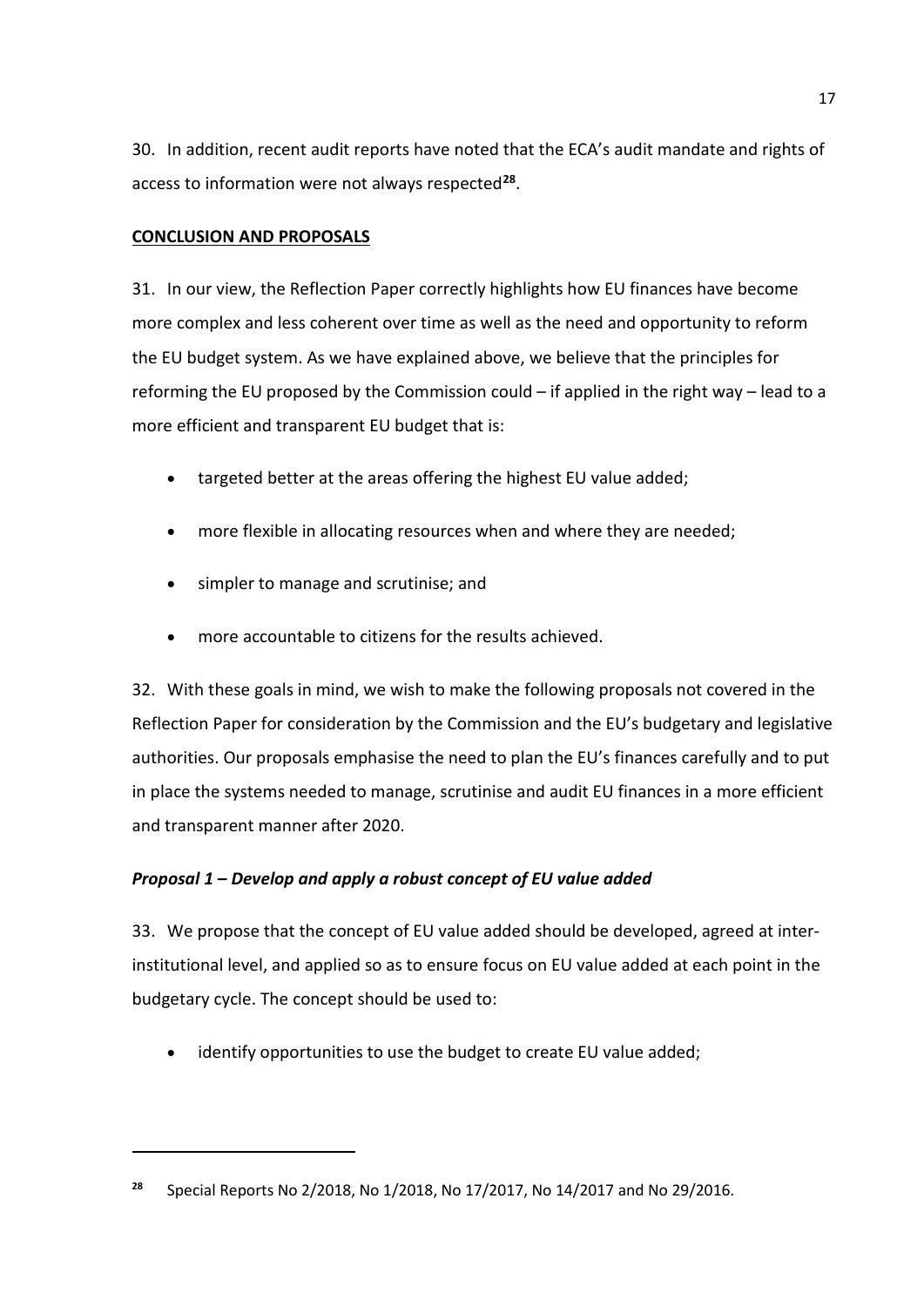- assess the potential EU value added of proposals for new spending programmes;
- develop performance frameworks for spending programmes (see *proposal 4*);
- assess the risks as well as the benefits to EU finances of using financial instruments and guarantees; and
- periodically assess and compare the value added delivered by different EU programmes as part of a comprehensive public spending review.

As recommended by the High Level Group on Own Resources, a robust concept of EU value added should also provide a more comprehensive and accurate notion of the costs, benefits and net balances of EU membership. The Commission should thereby simplify its annual reporting on net balances but at the same time complement it with analyses of the financial and non-financial advantages of EU membership (see *paragraphs 5 to 10*).

# *Proposal 2 – Improve the EU budget's capacity to respond to changing circumstances*

34. We propose improving the EU budget's capacity to respond to changing circumstances in a transparent manner by:

- ensuring that the flexibility tools are used to cover the risk of unforeseen events and potential payments related to guarantees supported by the EU budget and not for dealing with the budgetary consequences of unanticipated delays in implementing programmes;
- introducing a system of reserves consisting of a general reserve of appropriations and specific reserves for each heading to:
	- o cover long-term spending obligations related to programmes and instruments,
	- o contingent liabilities, such as budgetary guarantees,
	- o specific eventualities, and
	- o unforeseen events.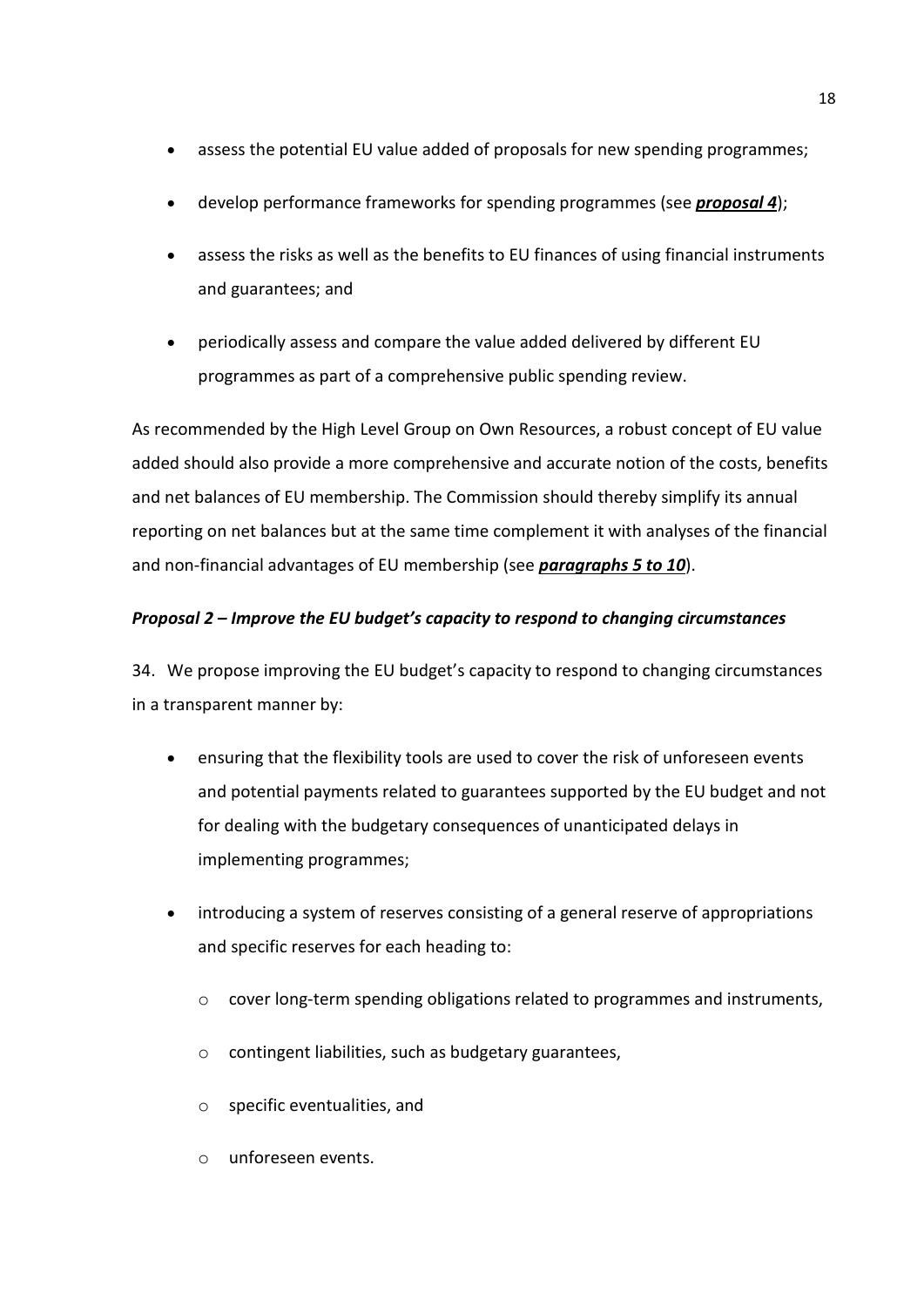35. We propose that the new system of reserves includes rules for transfers from reserves to the annual budget and between reserves. The new system should be established following a risk assessment to determine the size and nature of the funds to be held in reserves (see *paragraphs 11 to [17](#page-10-1)*).

# *Proposal 3 – Complement the next MFF with a comprehensive financial plan*

36. We propose that the Commission should complement its MFF proposal with a mediumto-long term financial plan including:

- expected evolution over the period of the main financial variables, such as outstanding commitments, pre-financing and contingent liabilities;
- a long-term payment forecast;
- the other sources of funds that will be used to implement EU policies by Member States, international organisations and private partners;
- the programming assumptions underlying the figures in the MFF;
- the economic and financial context in which EU spending is expected to take place; and
- an assessment of the key risks to EU finances and the funds to be kept in reserve.

37. The main elements of the medium-to-long term financial plan should be updated annually so as to take account of significant developments in EU policy, progress on implementing EU programmes, and changing circumstances thereby also providing a benchmark for annual reporting of financial performance (see *paragraphs 11 t[o 17](#page-10-1)*).

# *Proposal 4 – Strengthen the overall performance framework*

38. We propose that advantage should be taken of the opportunity provided by the convergence of the EU's strategic, financial and programming cycles to strengthen the EU's overall performance framework by:

• aligning the EU's financial planning with its strategic priorities;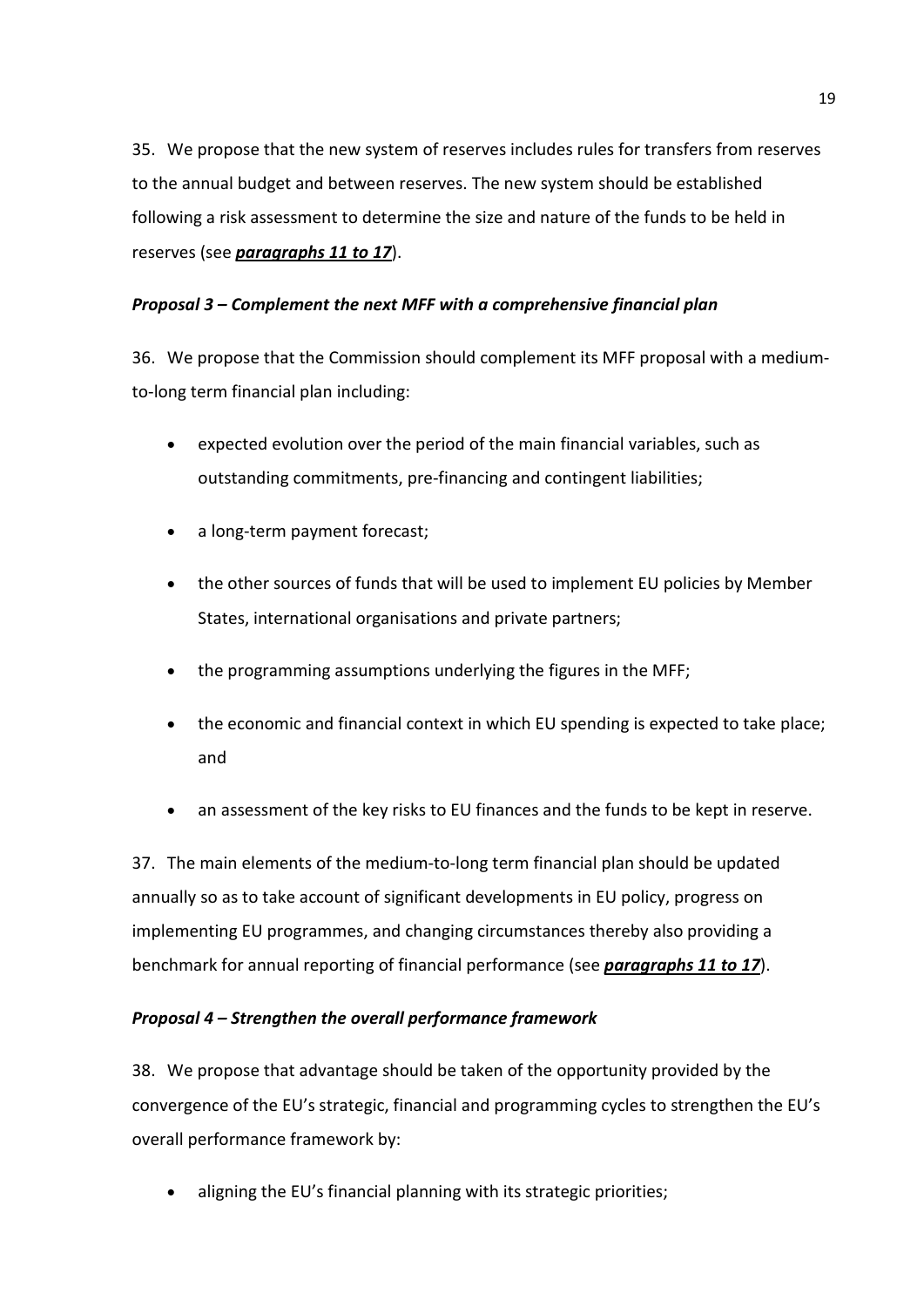- defining the key financial and non-financial results to be achieved;
- reducing the overall number of spending programmes, performance objectives and indicators;
- ensuring that the legal bases for programmes provide adequate and consistent bases for performance management and control;
- making performance reporting more streamlined, balanced, user-friendly and accessible (see *paragraphs [18](#page-11-0) t[o 20](#page-12-2)*).

# *Proposal 5 – Develop principles of accountability and transparency for all EU-related bodies*

39. We propose that the Commission and the EU legislative authorities should develop principles for effective accountability and transparency for all EU finances. This includes full democratic oversight.

40. As a general rule, where allowed by the TFEU, EU-related bodies should be incorporated into the EU budget, e.g. in the case of the EDFs. However, where establishing and financing EU related bodies outside the EU budget is justified, the same principles of accountability and transparency should apply, e.g. in the case of the European Central Bank (ECB) and the EIB.

41. The principles should be based on the elements that we proposed in our 2014 landscape review of EU accountability and audit gaps (see *paragraphs [24](#page-13-1) to [27](#page-14-2)*).

# *Proposal 6 – Establish public audit mandates for all EU-related bodies*

42. We propose that public audit mandates should be established for all types of financing for EU policies at EU and national level. We therefore propose that the ECA should be:

- mandated to audit all EU bodies, including the EDA and the proposed EMF;
- invited to audit all bodies created through agreements outside the EU legal order to implement EU policies. This includes the ESM and the EIB's non-EU budget related operations.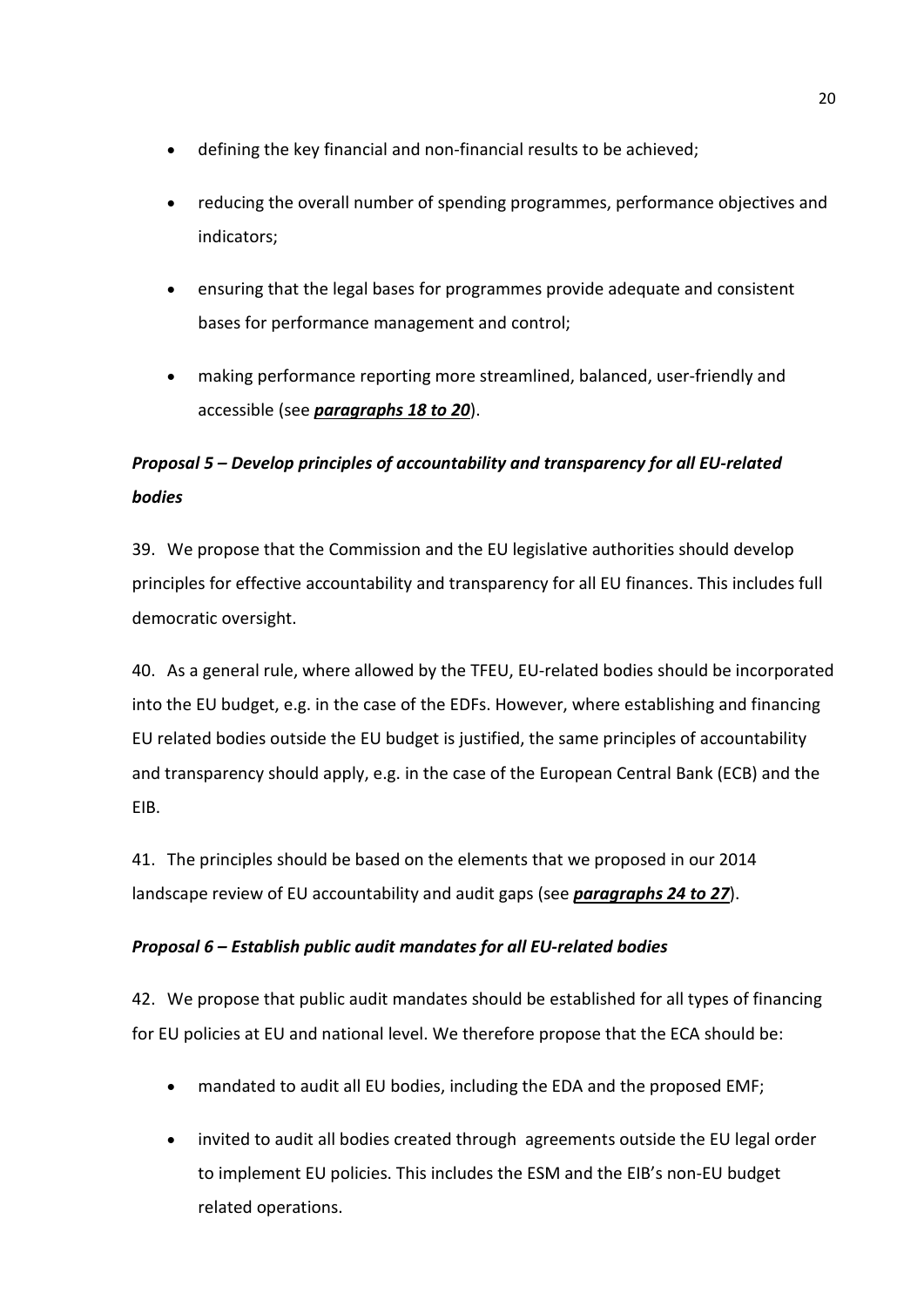43. In some cases, a change in legislation may be required for establishing a public audit mandate. While waiting for those changes to be made, the ECA should be given the opportunity to be represented in these bodies' audit boards or committees.

44. In order for the ECA to carry out its audit duties in full, the ECA should receive the necessary access to information from all the bodies concerned (see *paragraphs [28](#page-15-0) to 30*).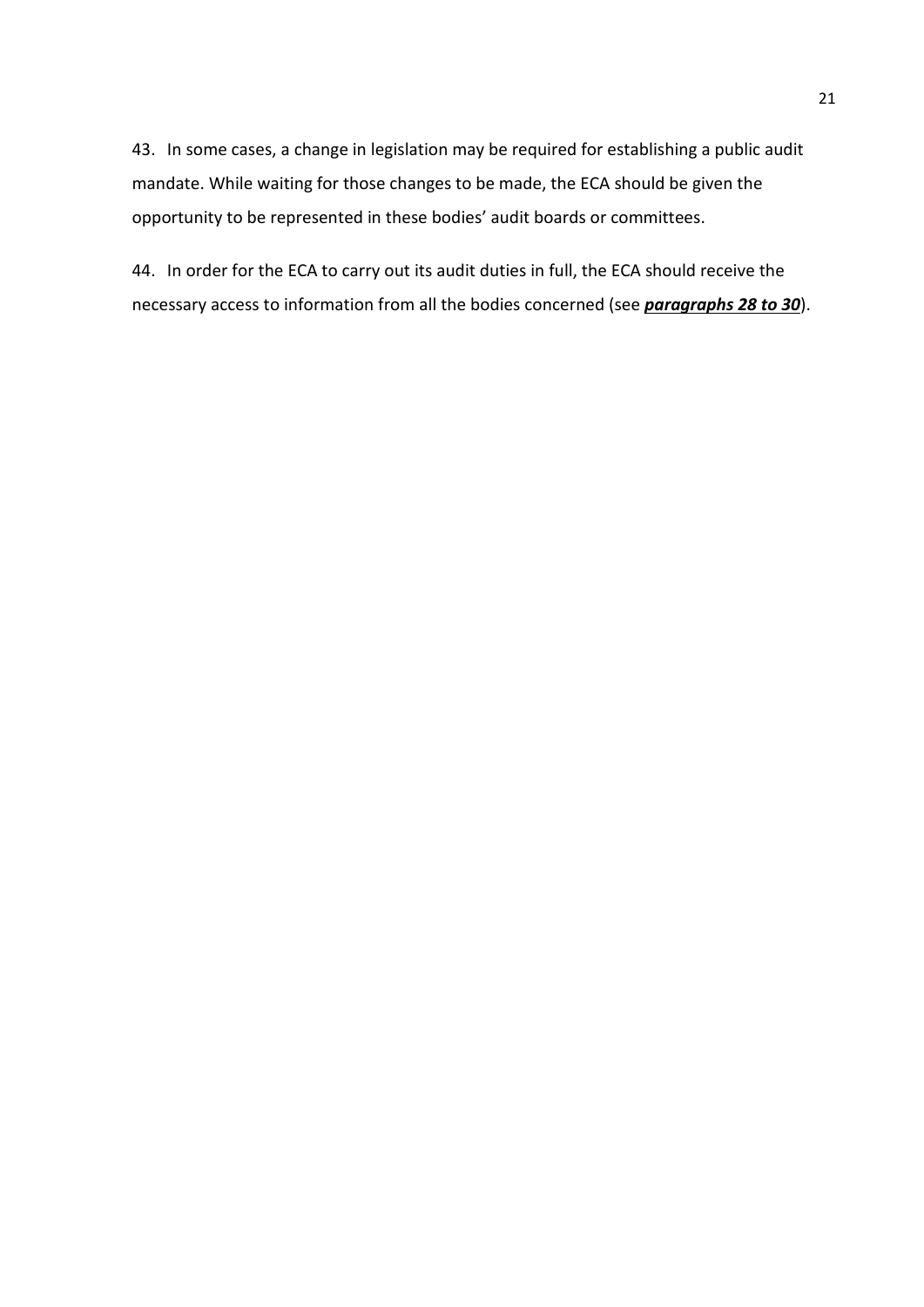#### *ANNEX*

#### **ECA DOCUMENTS USED AND REFERRED TO IN THE BRIEFING PAPER**

#### **Landscape reviews**

Landscape review: Making the best use of EU money: a landscape review of the risks to the financial management of the EU budget (2014)

Landscape Review - Gaps, overlaps and challenges: a landscape review of EU accountability and public audit arrangements (2014)

#### **Annual Reports**

Annual Report of the Court of Auditors on the implementation of the budget concerning the financial year 2016

Annual Report of the Court of Auditors on the implementation of the budget concerning the financial year 2015

Annual Report of the Court of Auditors on the implementation of the budget concerning the financial year 2014

#### **Special Reports**

Special Report No 2/2018: The operational efficiency of the ECB's crisis management for banks

Special Report No 1/2018: Joint Assistance to Support Projects in European Regions (JASPERS) - time for better targeting

Special Report No 20/2017: EU-funded loan guarantee instruments: positive results but better targeting of beneficiaries and coordination with national schemes needed

Special Report No 19/2017: Import procedures: shortcomings in the legal framework and an ineffective implementation impact the financial interests of the EU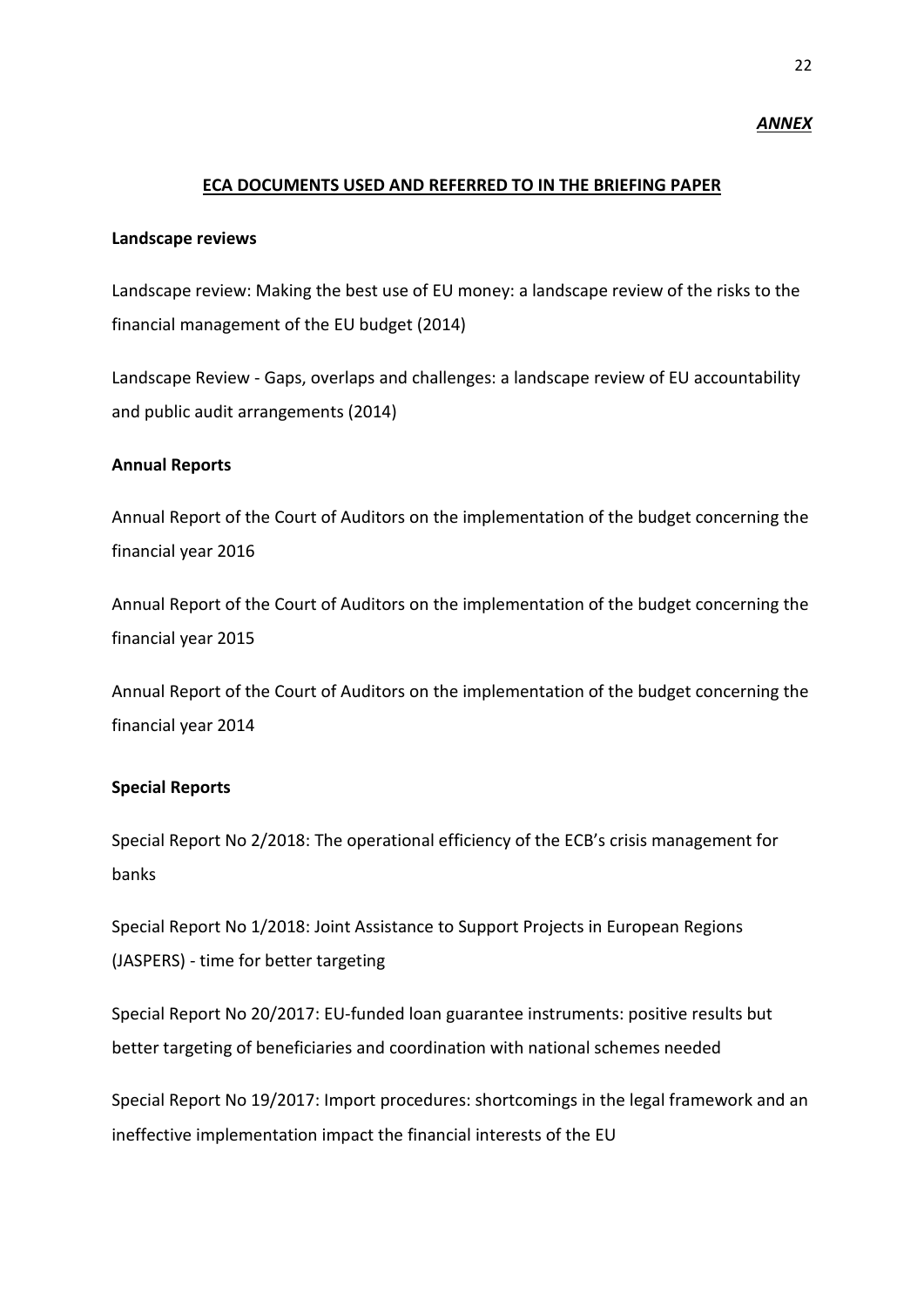Special Report No 17/2017: The Commission's intervention in the Greek financial crisis

Special Report No 16/2017: Rural Development Programming: less complexity and more focus on results needed

Special Report No 15/2017: Ex ante conditionalities and performance reserve in Cohesion: innovative but not yet effective instruments

Special Report No 14/2017: Performance review of case management at the Court of Justice of the European Union

Special Report No 2/2017: The Commission's negotiation of 2014-2020 Partnership Agreements and programmes in Cohesion: spending more targeted on Europe 2020 priorities, but increasingly complex arrangements to measure performance

Special Report No 31/2016: Spending at least one euro in every five from the EU budget on climate action: ambitious work underway, but at serious risk of falling short

Special Report No 29/2016: Single Supervisory Mechanism - Good start but further improvements needed

Special Report No 23/2016: Maritime transport in the EU: in troubled waters — much ineffective and unsustainable investment

Special Report No 19/2016: Implementing the EU budget through financial instruments – lessons to be learnt from the 2007-2013 programme period

Special Report No 16/2016: EU education objectives: programmes aligned but shortcomings in performance measurement

Special Report No 1/2016: Is the Commission's system for performance measurement in relation to farmers' incomes well designed and based on sound data?

Special Report No 25/2015: EU support for rural infrastructure: potential to achieve significantly greater value for money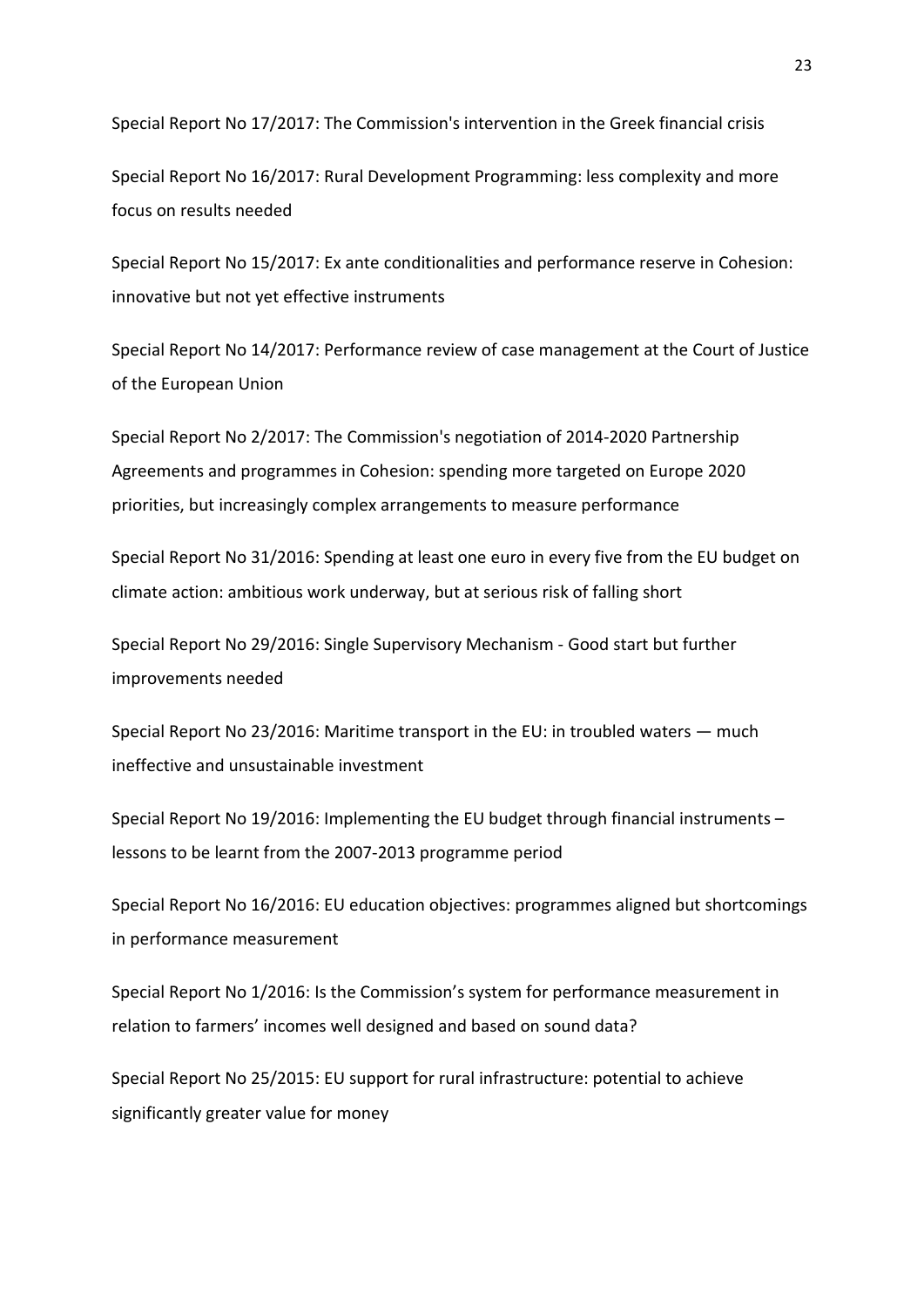#### **Opinions**

Opinion No 1/2017 concerning the proposal for a revision of the 'Financial Regulation'

Opinion No 2/2012 on an amended proposal for a Council Decision on the system of own resources of the European Union

Opinion No 7/2011 on the proposal for a Regulation of the European Parliament and of the Council laying down common provisions on the European Regional Development Fund, the European Social Fund, the Cohesion Fund, the European Agricultural Fund for Rural Development and the European Maritime and Fisheries Fund covered by the Common Strategic Framework and laying down general provisions on the European Regional Development Fund, the European Social Fund and the Cohesion Fund

Opinion No 1/2010: Improving the financial management of the European Union budget: risks and challenges

Opinion No 4/2005 on a proposal for on a proposal for a Council Decision on the system of the European Communities' own resources and on a proposal for a Council Regulation on the implementing measures for the correction of budgetary imbalances […] on the system of the European Communities' own resources

Opinion No 8/1999 on Council proposal for a decision concerning the European Union's system of own resources

#### **Other documents**

EU budget: time to reform? A briefing paper on the mid-term review of the Multiannual Financial Framework 2014-2020 (2016)

The ECA's 2018 Work Programme

The European Court of Auditors' Strategy for 2018-2020